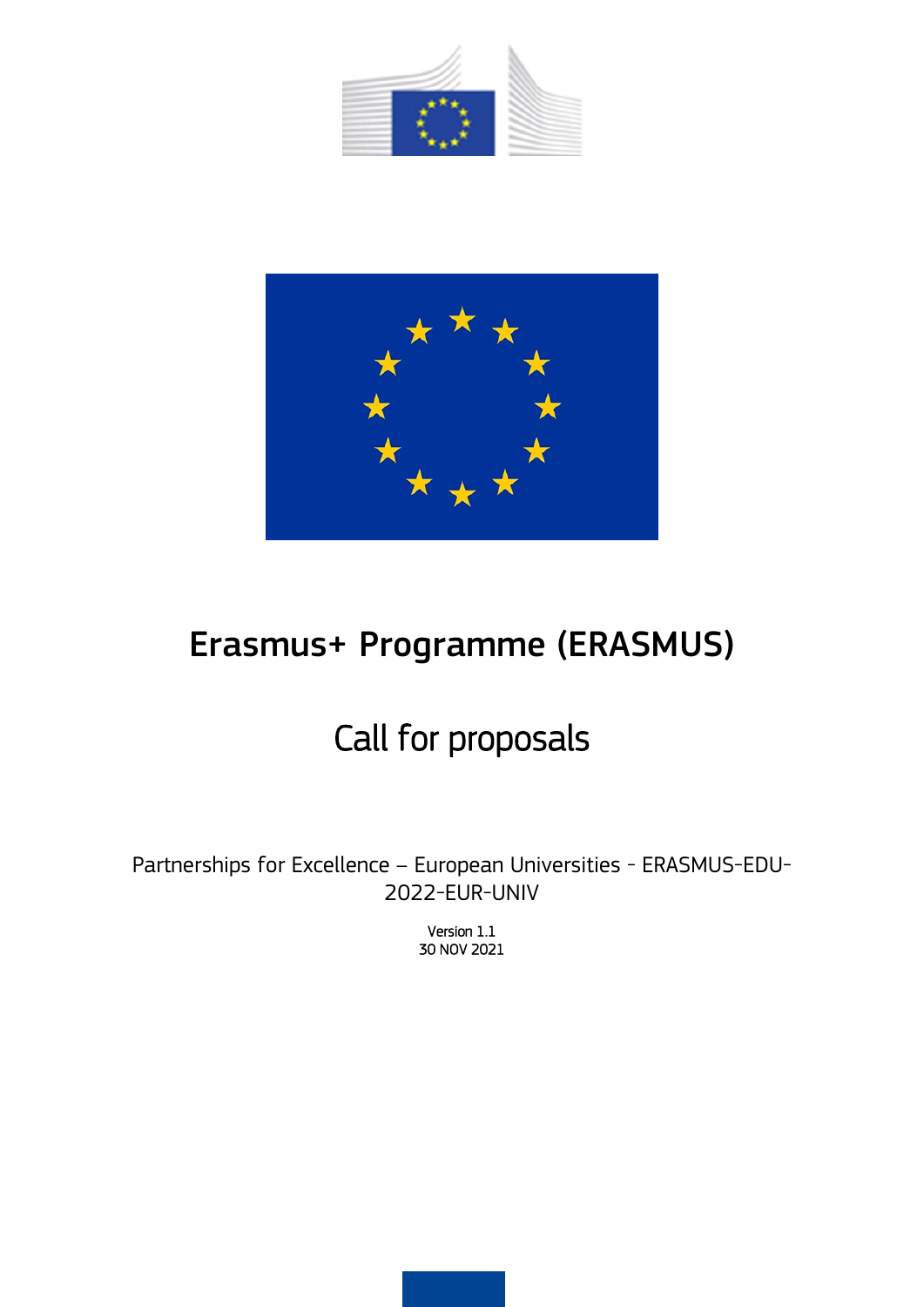

# EUROPEAN EDUCATION AND CULTURE EXECUTIVE **AGENCY (EACEA)**

EACEA.A - Erasmus+, EU Solidarity Corps<br>EACEA.A.1 - European Higher Education

# **CALL FOR PROPOSALS**

## **TABLE OF CONTENTS**

| 2. Objectives - Themes and priorities - Activities that can be funded - Expected impact  4 |
|--------------------------------------------------------------------------------------------|
|                                                                                            |
|                                                                                            |
|                                                                                            |
|                                                                                            |
|                                                                                            |
|                                                                                            |
|                                                                                            |
|                                                                                            |
|                                                                                            |
|                                                                                            |
|                                                                                            |
|                                                                                            |
|                                                                                            |
|                                                                                            |
|                                                                                            |
|                                                                                            |
|                                                                                            |
|                                                                                            |
|                                                                                            |
|                                                                                            |
|                                                                                            |
|                                                                                            |
|                                                                                            |
|                                                                                            |
|                                                                                            |
|                                                                                            |
|                                                                                            |
|                                                                                            |
|                                                                                            |
|                                                                                            |
|                                                                                            |
|                                                                                            |
|                                                                                            |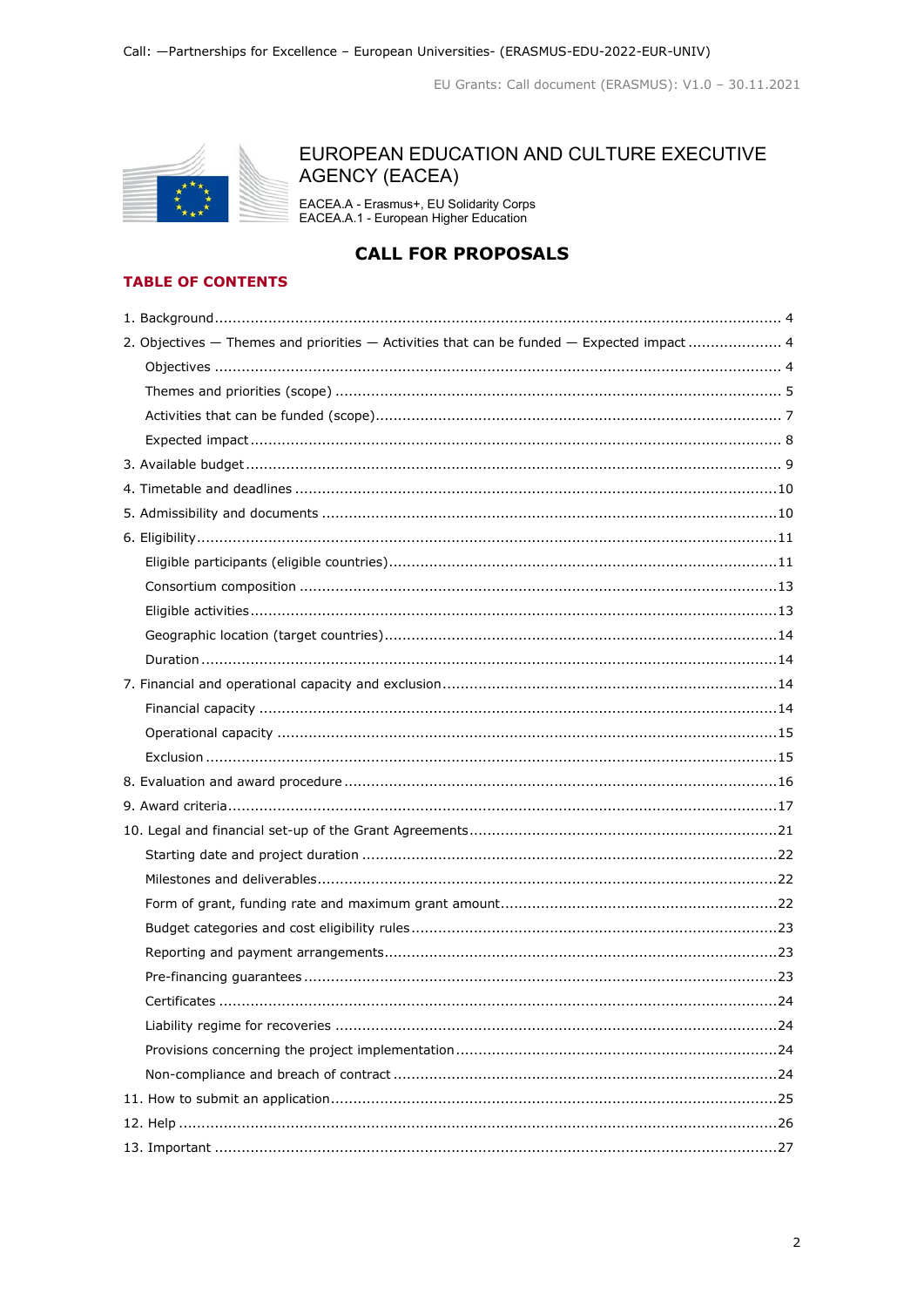# **0. Introduction**

This is a call for proposals for EU **action grants** in the field of Higher Education under the **Erasmus+ Programme**.

The regulatory framework for this EU Funding Programme is set out in:

- − Regulation 2018/1046 [\(EU Financial Regulation\)](https://eur-lex.europa.eu/legal-content/EN/ALL/?uri=CELEX:32018R1046&qid=1535046024012)
- − The basic act (Erasmus+ Regulation 2021/817[1](#page-2-0)).

The call is launched in accordance with the Erasmus+ [2](#page-2-1)022 Work Programme<sup>2</sup> and will be managed by the **European Education and Culture Executive Agency (EACEA)** ('Agency').

Please note that this call is subject to the final adoption of the budget by the EU budgetary authority. In case there are substantial changes, we may have to modify the call (or even cancel it).

The call covers the following **topics**:

- **ERASMUS-EDU-2022-EUR-UNIV-1 — European Universities – Intensification of prior deep institutional transnational cooperation**
- **ERASMUS-EDU-2022-EUR-UNIV-2 — European Universities Development of new deep institutional transnational cooperation**

Each project application under the call must address only one of these two topics. Applicants wishing to apply for more than one topic, must submit a separate proposal under each topic.

We invite you to read the **call documentation** carefully, and in particular this Call Document, the Model Grant Agreement, the [EU Funding & Tenders Portal Online](https://ec.europa.eu/info/funding-tenders/opportunities/docs/2021-2027/common/guidance/om_en.pdf)  [Manual](https://ec.europa.eu/info/funding-tenders/opportunities/docs/2021-2027/common/guidance/om_en.pdf) and the EU Grants AGA — [Annotated Grant Agreement.](https://ec.europa.eu/info/funding-tenders/opportunities/docs/2021-2027/common/guidance/aga_en.pdf)

These documents provide clarifications and answers to questions you may have when preparing your application:

- − The Call Document outlines the:
	- Background, objectives, scope, activities that can be funded and the expected results (sections 1 and 2).
	- − Timetable and available budget (sections 3 and 4).
	- − Admissibility and eligibility conditions (including mandatory documents; sections 5 and 6).
	- − Criteria for financial and operational capacity and exclusion (section 7).
	- − Evaluation and award procedure (section 8).
	- − Award criteria (section 9).
	- − Legal and financial set-up of the Grant Agreements (section 10).
	- − How to submit an application (section 11).
- − the Online Manual outlines the:
	- − Procedures to register and submit proposals online via the EU Funding & Tenders Portal ('Portal').
	- Recommendations for the preparation of the application.
- the AGA Annotated Grant Agreement contains:

<span id="page-2-0"></span><sup>&</sup>lt;sup>1</sup>Regulation (EU) 2021/817 of the European Parliament and of the Council of 20 May 2021 establishing Erasmus+: the Union Programme for education and training, youth and sport and repealing the Regulation 1288/2013 (OJ L189/1).

<span id="page-2-1"></span><sup>&</sup>lt;sup>2</sup>Commission Implementing Decision C(2021) 7862 final of 08/11/2021 concerning the adoption of the work programme for 2022 and the financing decision for the implementation of the Erasmus+ Programme.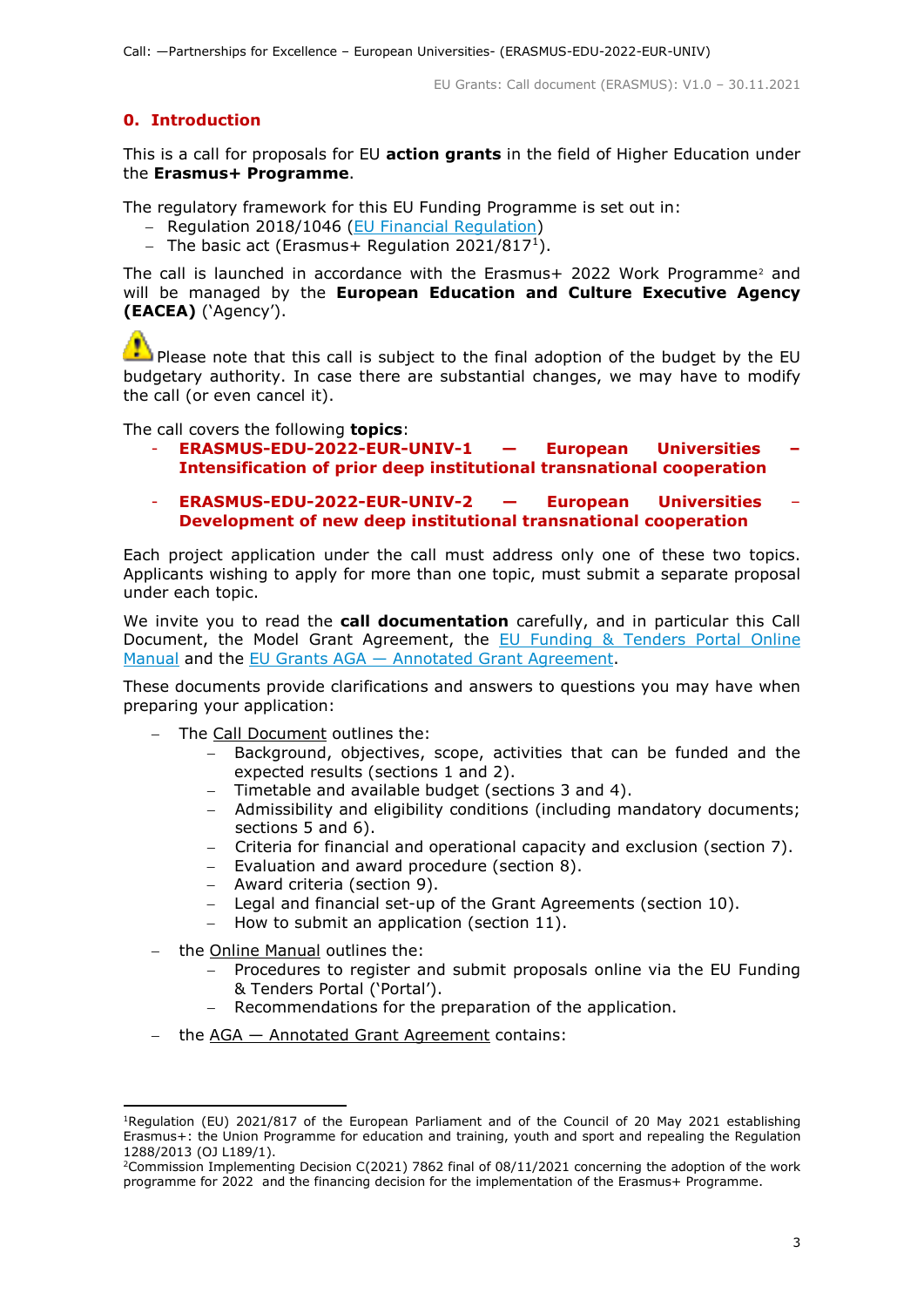− Detailed annotations on all the provisions in the Grant Agreement you will have to sign in order to obtain the grant *(including cost eligibility, payment schedule, accessory obligations, etc)*.

You are also encouraged to visit the [Erasmus+ Project Results](https://ec.europa.eu/programmes/erasmus-plus/projects_en) website to consult the list of projects funded previously.

#### <span id="page-3-0"></span>**1. Background**

Heads of state and government called in the **European Council Conclusions of 14 December 2017** on the Member States, the Council and the European Commission, in line with their respective competences, to take work forward in encouraging the emergence of 'European Universities'. The Member States' support for the initiative has been reiterated, notably in the February 2021 **Council Resolution on a 'Strategic framework for European cooperation in education and training towards the European Education Area and beyond (2021-2030)'** that states that "*higher education institutions will be encouraged to find new forms of deeper cooperation, namely by creating transnational alliances, (…) and through the full rollout of the European Universities initiative*." The **Council Conclusions on the European Universities initiative**, adopted on 17 May 2021, invited Member States and the Commission to "*consider more sustainable funding instruments for the 'European Universities*', while taking into account the diversity of the cooperation models.

The Commission has co-created the European Universities initiative with Member States and stakeholders as of 2018 and launched under Erasmus+ two calls for proposals in 2019 and 2020. Currently, 41 European Universities have been selected and are up and running<sup>[3](#page-3-3)</sup> collectively involving over 280 higher education institutions of various sizes and types located across Europe, triggering unprecedented levels of institutionalised cooperation, making it systemic, structural and sustainable.

Building on progress so far, the new legal basis of the Erasmus+ 2021-2027[4](#page-3-4) programme enshrines the support for the European Universities as an integral part of the current programme, allowing for the full roll out of the initiative.

Horizon 2020 later on complemented support for the R&I dimension of European Universities with up to 2MEUR top up funding per European University. 39 out of the 41 European Universities are selected for this additional Horizon Europe funding.

## <span id="page-3-1"></span>**2. Objectives — Themes and priorities — Activities that can be funded — Expected impact**

#### <span id="page-3-2"></span>*Objectives*

The European Universities initiative is pivotal to achieving the ambitious vision of an innovative, globally competitive and attractive European Education Area by 2025, in full synergy with the European Research Area and the European Higher Education Area, by transforming the institutional cooperation between higher education institutions and bring it to the next level. It mobilises **all four missions of higher education institutions: education, research and innovation and service to society**. They will **test diverse innovative and structural models** for implementing and achieving **systemic, structural and sustainable cooperation**, in full respect of **higher education landscape diversity**. They will serve as **inspiration for the wider higher education sector.**

<span id="page-3-4"></span><span id="page-3-3"></span><sup>&</sup>lt;sup>3</sup>Call results 2019: [https://ec.europa.eu/commission/presscorner/detail/en/IP\\_19\\_3389](https://ec.europa.eu/commission/presscorner/detail/en/IP_19_3389) ; Call results 2020 : [https://ec.europa.eu/commission/presscorner/detail/en/ip\\_20\\_1264](https://ec.europa.eu/commission/presscorner/detail/en/ip_20_1264) . <sup>4</sup>OJ L189<https://eur-lex.europa.eu/eli/reg/2021/817> .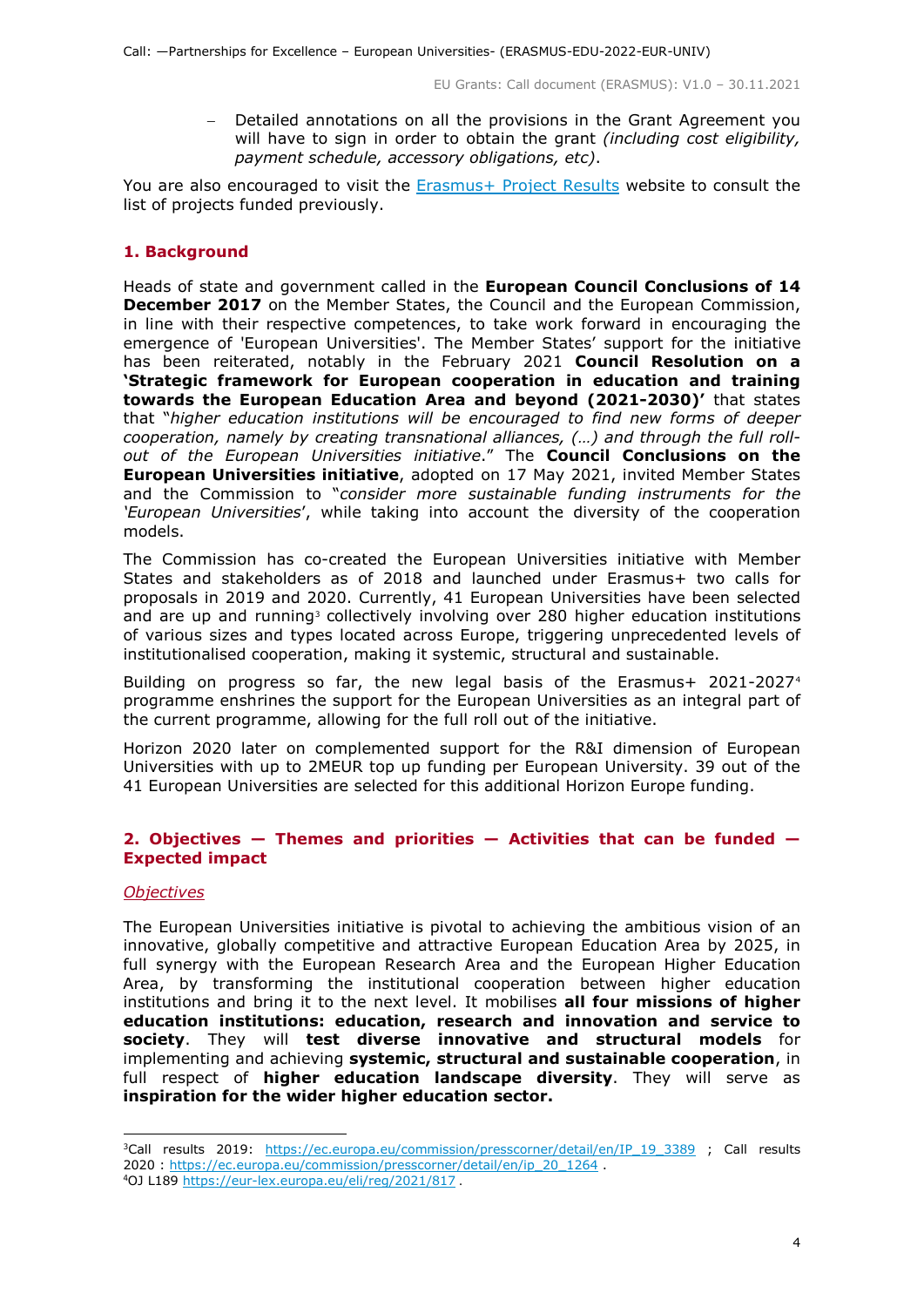As such, European Universities aim at achieving the following **main objectives**:

- **Promote common European values** as enshrined in article 2 of the Treaty on European Union and a **strengthened European identity** by bringing together a new generation of Europeans who are able to cooperate and work within different European and global cultures, in different languages, and across borders, sectors and academic disciplines.
- Reach a substantial leap in **quality, performance, attractiveness and international competitiveness** and enable **deep institutional transformation** of involved **European higher education institutions** and contribute to the European knowledge economy, employment, creativity, culture and welfare by making best use of innovative pedagogies and striving to make the knowledge square<sup>[5](#page-4-1)</sup> a reality. European Universities will be key drivers to boost the quality of higher education and where possible to strengthen its links to the research and innovation landscape in Europe and its outreach towards the society and economy.

The scope of this call for proposals is to support higher education institutions in gradually achieving their long-term ambitious vision towards becoming a fully-fledged European University. This objective will be achieved through a **twofold approach:**

- **Topic 1**: this call topic will provide support for **already existing deep institutional transnational cooperation alliances** including – but not limited to – the European Universities alliances selected under the 2019 Erasmus+ call for proposals. The aim is to build upon the institutional cooperation achieved so far and to further deepen, intensify and expand the effectiveness of this existing cooperation to advance the higher education transformation process towards fully fledged 'European Universities'.
- **Topic 2:** this call topic will provide support for applicants **wishing to establish new deep institutional transnational cooperation** in a new 'European Universities' alliance.

<span id="page-4-0"></span>*Themes and priorities (scope)*

#### **Main priorities**

ł

The specific objectives below are valid for both call topics.

In 'European Universities', the term "Universities" should be understood in its broadest sense, including all types of Higher Education Institutions.

**What are European Universities?** European Universities are highly ambitious transnational alliances of higher education institutions developing long-term institutional structural and strategic cooperation, based on common values and agreed principles, and aiming to achieve sustainability of their cooperation. The European Universities initiative responds to a **long-term vision that has the potential to transform the institutional cooperation between higher education institutions and bring it to the next level.**

In this context, 'European Universities' will reach the above aims by gradually implementing the following specific objectives:

 **Develop and implement an integrated long-term joint strategy[6](#page-4-2) for education** with, where possible, links to research and innovation, and service to society, that is responsive to the digital and green transition and key socio-

<span id="page-4-1"></span><sup>&</sup>lt;sup>5</sup>A concept understood as the junction of four core domains: education, research, innovation, and service to society - Communication from the Commission to the European Parliament, the Council, the European Economic and Social Committee and the Committee of the Regions on achieving the European Education Area by 2025.<https://eur-lex.europa.eu/legal-content/EN/TXT/HTML/?uri=CELEX:52020DC0625&rid=4> .

<span id="page-4-2"></span><sup>&</sup>lt;sup>6</sup>Such strategy goes beyond any potential existing bilateral and multilateral cooperation.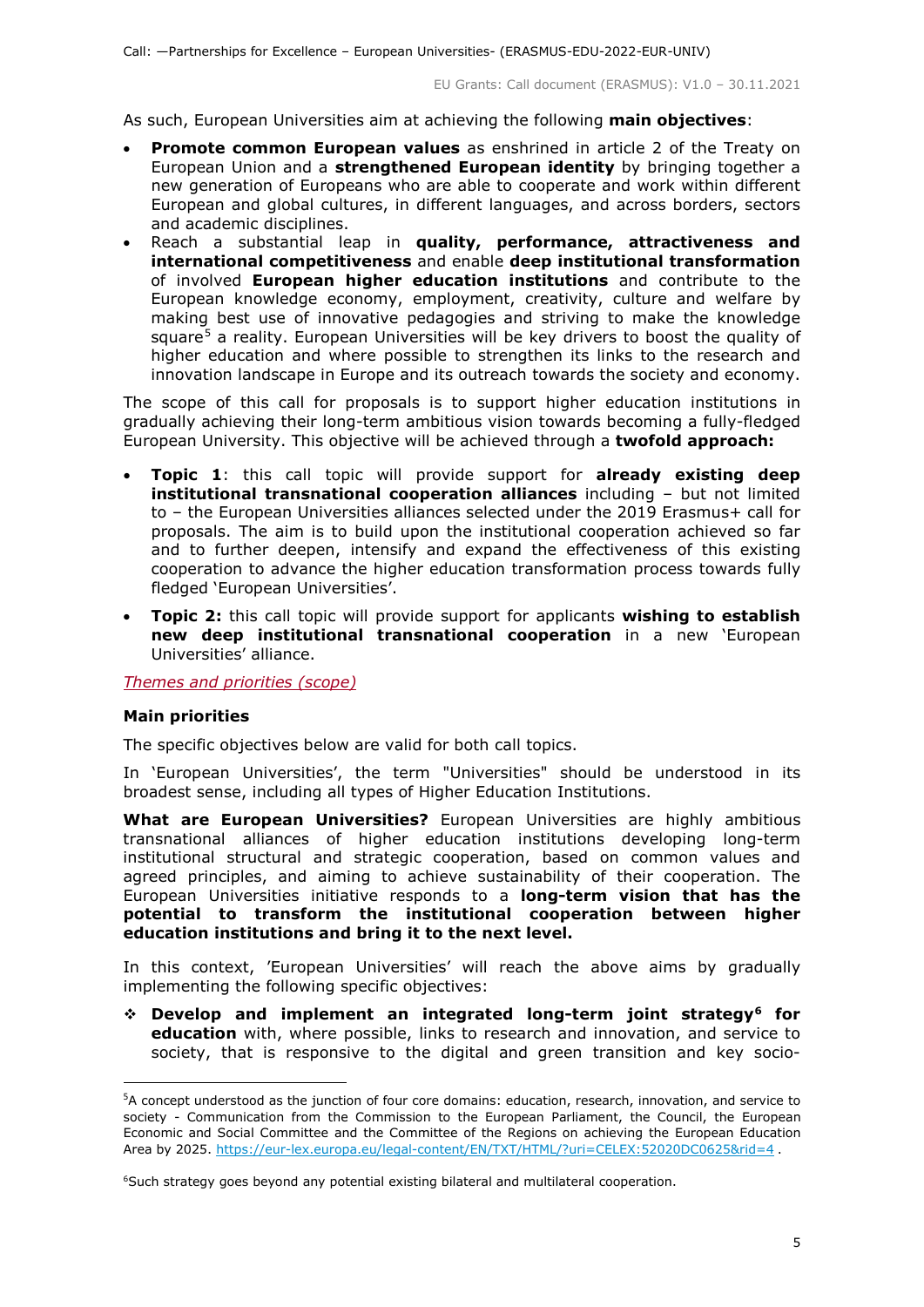economic challenges, while remaining committed to excellence:

- → Based on a **common vision and shared values**, for pursuing a high level of systemic, structural and sustainable institutional cooperation at all levels of the involved institutions, across all their missions, and across different areas of activity, building on their complementary strengths.
- → Supported by the design and implementation of relevant and efficient **joint management and governance structures**[7.](#page-5-0) Students and staff at all levels of the participating organisations are empowered to take an active role in the governance structures of the alliance, where the diversity of the student and staff bodies is reflected.
- → Building on a shared **pool of resources** (financial, human, digital and physical, intellectual and administrative resources, infrastructure, data and services) to ensure joint capacity and capability, reach critical mass and facilitates access to high quality and inclusive education. Where appropriate, pilot or fully implement a common **legal statute for the alliance**, to facilitate pooling together resources and activities to reach higher levels of excellence, acting with a legal personality.

#### **Establish a European higher education inter-university 'campus' where**:

- → Students, doctoral candidates and staff benefit from seamless **mobility** opportunities (physical, blended mobility or virtual learning) to study, train, teach, do research, work, or share services in any of the partner institutions. Embedded mobility at all levels, including at Bachelor, Master and Doctoral levels, is a standard feature. At least 50% of the students within the alliance should benefit from such mobility, be it physical, virtual or blended.
- → **New joint, flexible and innovative curricula** are delivered, where relevant, in the three cycles (Bachelor, Master and Doctoral), based on inter-disciplinary and cross-sectoral approaches, integrating student-centred learning approaches and innovative pedagogies, including the use of the latest digital technologies and the STEAM<sup>[8](#page-5-1)</sup> approach. While content is personalised, cooperation is global, in particular to develop the green and digital skills that society needs. **Students at all levels are empowered to customise their own flexible curricula**, choosing where and what to study, within the confines of pedagogically sound and logically structured study programmes between the different higher education institutions and other members of the alliance, setting a solid ground for the development of a **European degree**.
- → **Other flexible learning opportunities and alternative learning pathways** are offered to learners at all stages of life, across disciplines and sectors, including small volumes of learning leading to **micro-credentials**.
- → **Practical and work-based experience and traineeships** supported by external mentors are provided to foster **entrepreneurial mind-sets** and **civic engagement**, as well as to promote knowledge transfer with surrounding **ecosystems;** employability and flow of talent with other sectors is amplified.
- $\rightarrow$  The student, academic and research body better reflects the social, economic and cultural **diversity** of the global population, including lifelong learners, parttime and non-traditional students. Access, participation and completion of under-represented and disadvantaged groups are ensured. Institutional change

<span id="page-5-0"></span><sup>&</sup>lt;sup>7</sup>Examples: setting up joint boards, developing common pool of physical and virtual intellectual and administrative resources, pooling resources, including common provision of infrastructure, data and services such as student, researcher and staff support, administration and international relations, with digitalised joint processes wherever possible.

<span id="page-5-1"></span><sup>&</sup>lt;sup>8</sup>STEAM: Science, Technology, Engineering, Arts and Mathematics. The STEAM approach for learning and teaching links STEM and other fields of study. It promotes transversal skills such as digital competencies, critical thinking, problem-solving, management and entrepreneurial skills as well as cooperation with nonacademic partners and responds to economic, environmental, political and social challenges. STEAM encourages the blending of knowledge that is required in the real world and natural curiosity.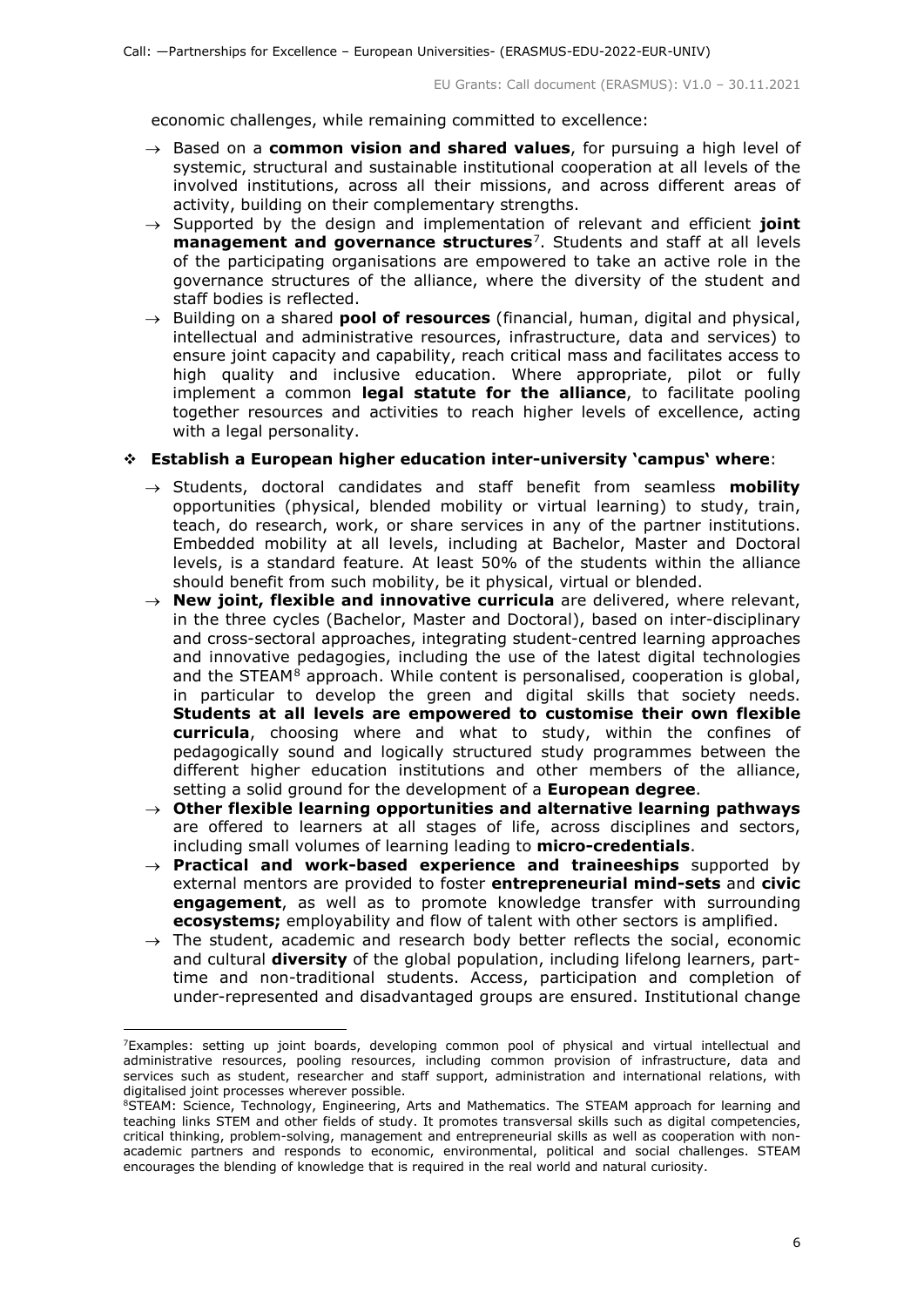is fostered, for example, through the development of inclusive **gender equality and inclusion plans** at institutional level, complemented by actions at the level of the alliance.

- → **Diverse career paths** are rewarded and valorised, while the academic, teaching, research careers are strengthened; parity of esteem between teaching and research is ensured when it comes to academic career assessment.
- $\rightarrow$  European Universities are expected to work towards open science, open education and open data practices.
- $\rightarrow$  Any other creative and innovative activities that are key to reach the joint longterm strategy are implemented.
- **Build European knowledge-creating teams ("challenge-based approach**") of students and academics, possibly together with researchers, entrepreneurs, companies, local and regional actors, and civil society actors – depending on the overall strategy and vision of the alliance – working together to address societal and other challenges of their choice in an inter-disciplinary approach through:
	- → **Challenge-based approaches** combining shared education, teaching and learning, pedagogical innovation, research and innovation and allowing involved parties to **work jointly and across disciplines** through investigation and invention, thus reinforcing excellence in education and research and engagement with citizens.
	- $\rightarrow$  **Innovative learning and training** that develop knowledge and equip students, lifelong learners and researchers with critical thinking, entrepreneurial, creative and transversal skills, and innovative spirit relevant for a fast-changing labour market and profound structural transition-driven changes in markets, technologies and society, including through the transfer of research results back into education e.g. in teaching, re-skilling, through student traineeships in research teams.
	- → **Innovative solutions** adaptable to different regions in Europe.

In addition, 'European Universities' should progressively build their capacity to act as **models of good practice to further increase the quality, international competitiveness and attractiveness of the European higher education landscape**. European Universities, in cooperation with their national authorities, should commit to work towards relevant policy objectives of the European Education Area, such as: multilingualism; automatic recognition of academic qualifications and learning periods abroad provided for by the participating higher education institutions within the alliance; the implementation of the European Student Card initiative; where relevant, the implementation of a whole institutional approach to sustainability and climate literacy and mainstreaming of education for sustainable development across all levels and disciplines; as well as the Bologna key commitments (quality assurance, recognition, and wherever applicable three cycle degree); and share relevant data with U-Multirank.

#### <span id="page-6-0"></span>*Activities that can be funded (scope)*

Applicants can submit a proposal that aims either to support existing alliances (Topic 1 of the action) or to set-up new alliances (Topic 2 of the action) going beyond any existing bilateral and multilateral cooperation, through a **step-by-step approach towards deeper institutionalised transnational cooperation and gradually achieving the long-term ambitious vision for European Universities**.

This action will test **different innovative and structural models** for implementing and achieving the **long-term vision that has the potential to transform the institutional cooperation between higher education institutions and bring it to the next level**. They will have the possibility to associate academic and nonacademic partners from the world of work and to grow at a later stage.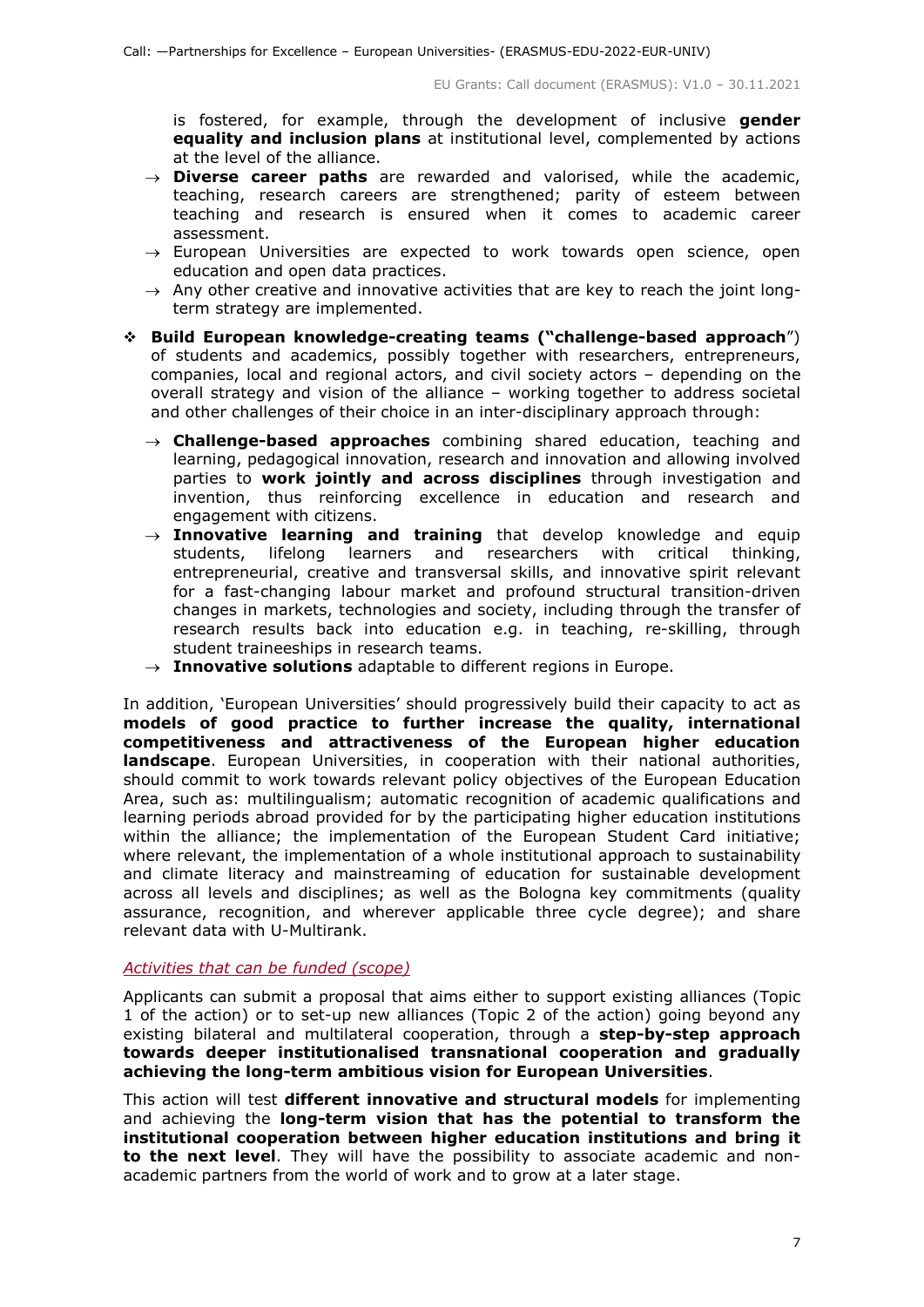Higher education institutions will gradually implement the activities that are necessary to achieve their long-term vision, starting by increasing their level of integration. To achieve this objective, they will agree on a joint mission statement<sup>[9](#page-7-1)</sup> endorsed by the relevant decision-making bodies<sup>[10](#page-7-2)</sup> at institutional level of each member of the alliance. This mission statement will entail a **full joint strategy** outlining the longterm vision to drive systemic, structural and sustainable impact at all levels of the institutions (e.g. governance, academics, professional/support staff and students), and across different areas of activity (strong education focus with links where possible to research and innovation and service to society), going beyond the alliance EU funding period and building on their complementary strengths.

As this action follows a bottom-up approach, each alliance will have the flexibility to shape through a step-by-step approach its **joint work plan of activities** that is the most relevant to reach their strategic objectives and that will enable them to achieve the long-term vision of European Universities described above. This joint work plan of activities should be supported by the design of relevant and efficient **common management and governance structures**.

*(Only relevant for Topic 1 of this call) Optional/voluntary:* to increase the number of higher education institutions involved in the European Universities initiative, for the already existing deep institutional transnational cooperation alliances including – but not limited to – the European Universities funded under the 2019 Erasmus+ call (Topic 1 of this call), **a strategy to expand** by **adding new full partners**[11](#page-7-3) in their consortia can be developed and implemented, as part of the joint work plan of activities. Such **expansion is voluntary** in full respect of the institutional autonomy, and each alliance can **decide on the number of partners to be added**. Nevertheless, once the strategy to expand is set in the proposal, it becomes mandatory to implement, like all other planned activities in the work plan annexed to the grant agreement. The **new partners should be higher education institutions** fulfilling the eligibility conditions under point 6 of this call. It is mandatory that **these new higher education institutions are integrated as full partners in the alliances** and that the total number of new higher education institutions to join the alliance during the grant funding period is determined at proposal stage. The realization of the voluntary expansion strategy should strive to **ensure a balanced geographical coverage of regions in Europe.** The expansion can take place at application stage or at any time of the work plan implementation, and at **the latest by the start of the 4th year** enabling new partners to fully engage in the alliance by the end of the funding period. All proposals under topic 1 will be **evaluated against the same award criteria whether an alliance decides to expand or not** (see section 9).

#### <span id="page-7-0"></span>*Expected impact*

The European Universities alliances are expected to **benefit to all involved higher education institutions, higher education systems, EU Member States and the broader society and HEIs ecosystem**.

<span id="page-7-1"></span><sup>&</sup>lt;sup>9</sup>The joint mission statement should explain your proposed European University's fundamental purpose. It should go beyond the 4-year funding period, with at least a time horizon up to 10 years after the start. It should also explain how your alliance has the potential to step-by-step transform and enhance the institutionalised cooperation between higher education institutions and bring it to the next level, and explain the unique and differentiated vision of the alliance.

<span id="page-7-2"></span> $10$ This can be done through a simple signature of relevant decision-making bodies (e.g. a signature from the Rector).

<span id="page-7-3"></span> $11$ The number of existing partners should be counted only taking into account higher education institutions integrated as full partners from EU Member States or countries associated to the Erasmus+ programme.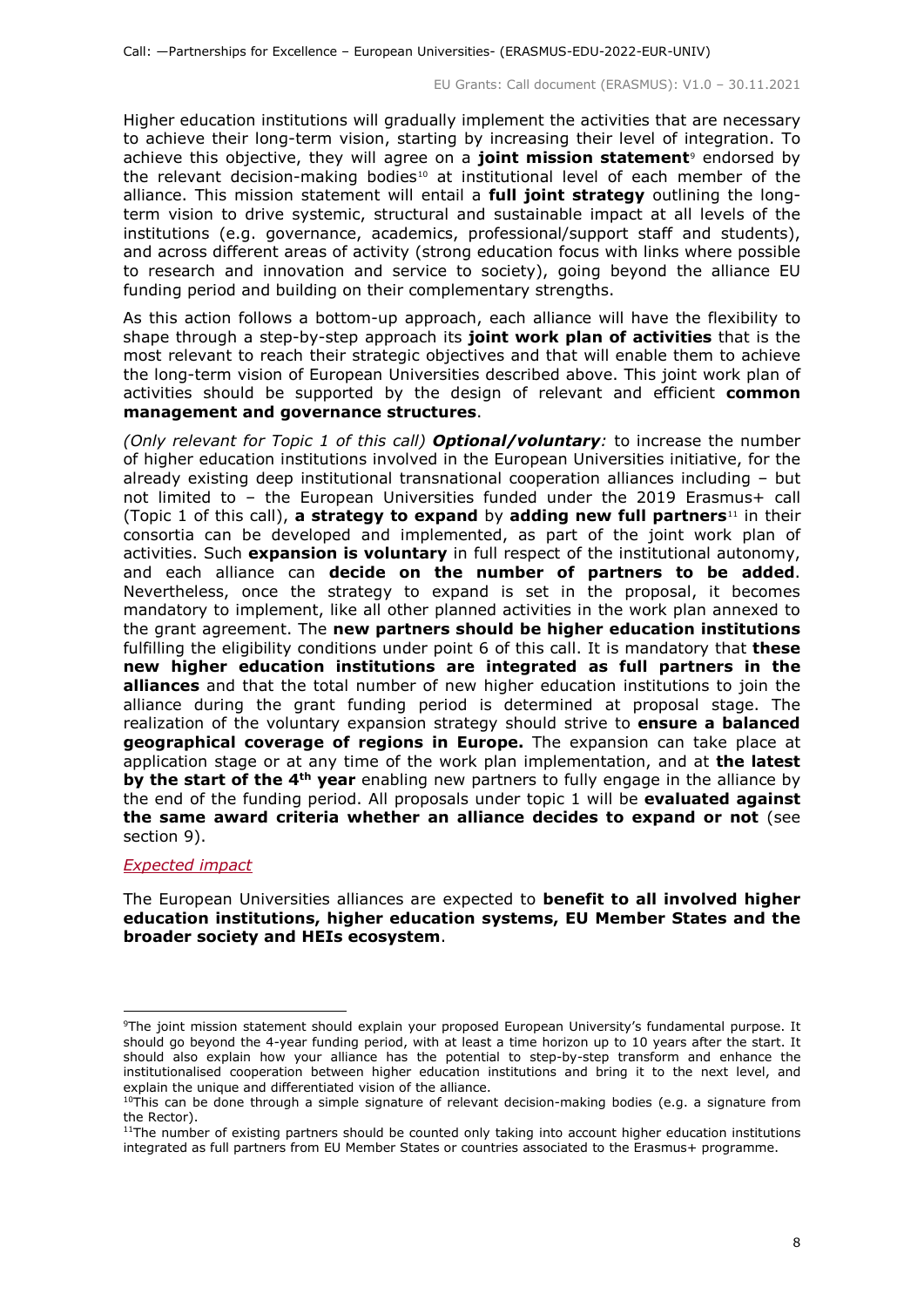European Universities are expected to trigger the following impact:

- Play a critical role in promoting the European way of life, and in achieving the European Education Area and the European Research Area, in synergy with the European Higher Education Area.
- Contribute to a more united, innovative, digital, connected and green Europe, open to the wider world, by increasing the resilience, excellence, geographical and social inclusiveness of European higher education institutions.
- Increase the attractiveness and competitiveness of participating higher education institutions on the global scene, by becoming stronger together through deeper transnational cooperation and seamless mobility of students, academics and researchers, and creating and sharing knowledge, developing new concepts, technologies and innovation at unprecedented speed.
- Promote European values, foster respect of academic freedom and institutional autonomy and strengthen the European identity for all learners, teachers, researchers and staff to cooperate and co-create knowledge within different European and global cultures, in different languages, across borders, sectors and academic disciplines.
- Act as actors of change for the digital and green transitions, for Europe's recovery and future resilience.
- Boost the excellence dimension of higher education, research and innovation, while promoting gender equality, inclusiveness, diversity and equity.
- Trigger a much deeper level of transnational institutional cooperation between higher education institutions, leading to long-term structural institutional transformation with positive impact on higher education learning and teaching, fostering joint educational activities and allowing for more inclusive and enhanced flexible learning approaches. Improve students', staff, researchers and lifelong learners' skills and employability perspectives, including entrepreneurial, transversal, intercultural, digital and green skills, and fuel innovation through a flow of creative talents to support the establishment and scaling up of start-ups and SMEs in Europe, notably by setting up and reinforcing technology transfer, or sharing knowledge and technology transfer capacity, thus potentially supporting the development of emerging novel concepts likely to lead to breakthroughs or market creative innovations.
- Make lifelong learning a reality in higher education, by offering diverse education opportunities and introducing innovative and student-centred pedagogies, jointly delivered across European inter-university campuses, where a diverse student body can build flexible learning paths at all levels of their studies and career.
- Advance knowledge and enable talent circulation, thus fostering education, social and technological innovation to address societal challenges, and build a more sustainable future.
- Contribute to regional development and positively impact the local communities and ecosystems through education and training, research and knowledge exchange, contributing to improvements in societal well-being.
- Act as catalysts for the launch of new instruments and legal frameworks to accelerate the transformation of all universities across Europe.

# <span id="page-8-0"></span>**3. Available budget**

The total budget earmarked for the co-financing of projects under this call for proposals is estimated at **EUR 272 000 000**.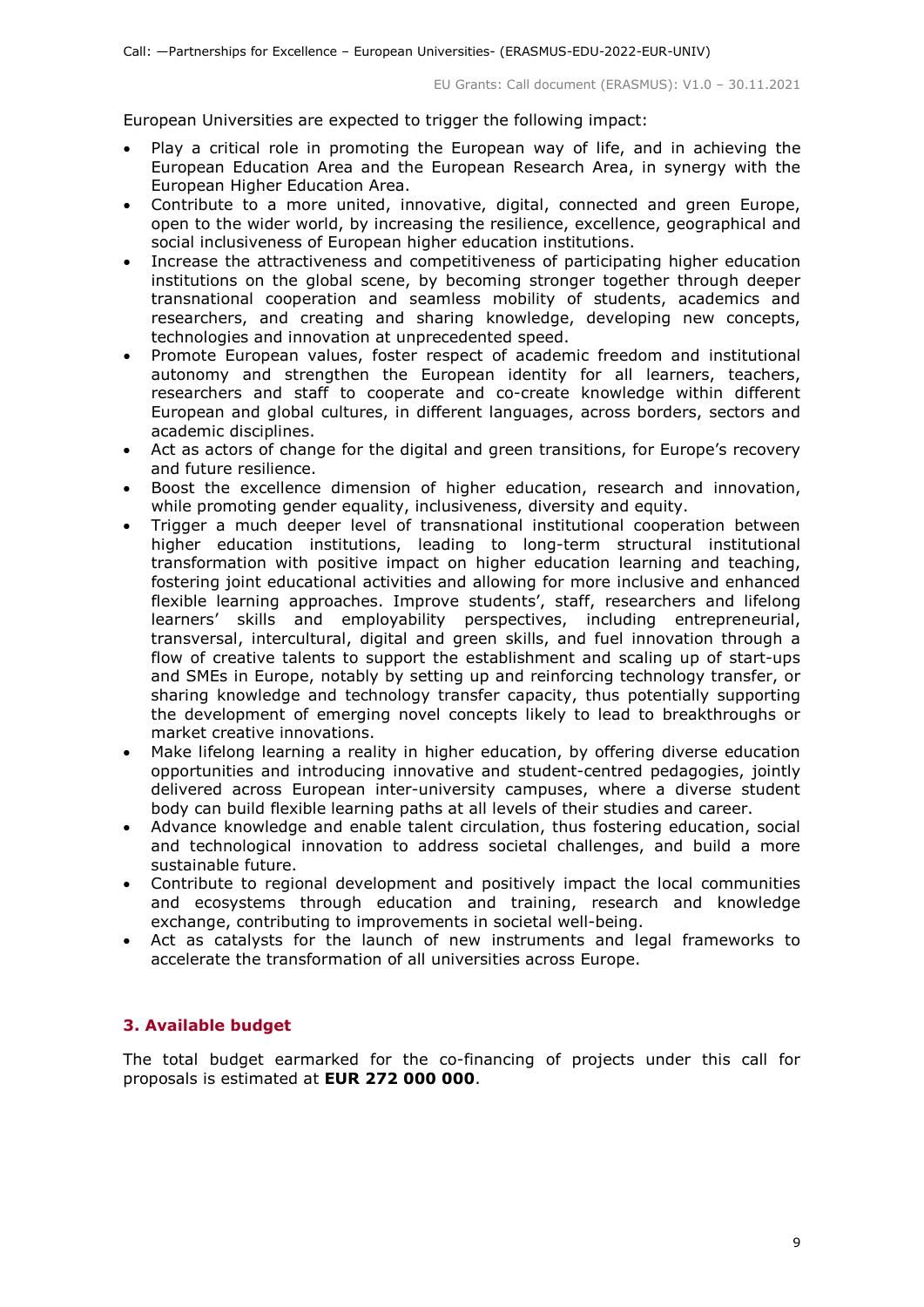| <b>Topics</b>                                                            | <b>Topic indicative</b><br>budget |
|--------------------------------------------------------------------------|-----------------------------------|
| 1- Intensification of prior deep institutional transnational cooperation | 225.60 MEUR                       |
| 2- Development of new deep institutional transnational cooperation       | 46.40 MEUR                        |

The availability of the call budget depends on the adoption of the 2022 budget by the EU budgetary authority.

We reserve the right not to award all available funds and to redistribute them between the call topics, subject to the proposals received and the results of the evaluation.

#### <span id="page-9-0"></span>**4. Timetable and deadlines**

| <b>Timetable and deadlines</b>     |                                         |  |
|------------------------------------|-----------------------------------------|--|
| Publication of the call:           | 30 November 2021                        |  |
| Deadline for submission:           | 22 March 2022 - 17:00:00 CET (Brussels) |  |
| Fyaluation:                        | March-July 2022 (indicative)            |  |
| Information on evaluation results: | 27 July 2022 (indicative)               |  |
| GA signature:                      | September - December 2022 (indicative)  |  |

## <span id="page-9-1"></span>**5. Admissibility and documents**

Proposals must be submitted before the **call deadline** *(see timetable section 4)*.

Proposals must be submitted **electronically** via the Funding & Tenders Portal Electronic Submission System (accessible via the Topic page in the Search Funding & [Tenders](https://ec.europa.eu/info/funding-tenders/opportunities/portal/screen/opportunities/topic-search;freeTextSearchKeyword=;typeCodes=0,1;statusCodes=31094501,31094502,31094503;programCode=null;programDivisionCode=null;focusAreaCode=null;crossCuttingPriorityCode=null;callCode=Default;sortQuery=openingDate;orderBy=asc;onlyTenders=false;topicListKey=topicSearchTablePageState) section). Paper submissions are NOT possible.

Proposals (including annexes and supporting documents) must be submitted using the forms provided *inside* the Submission System (**A**) NOT the documents available on the Topic page — they are only for information).

Proposals must be **complete** and contain all the requested information and all required annexes and supporting documents:

- − Application Form Part A contains administrative information about the participants (future coordinator, beneficiaries and affiliated entities) and the summarised budget for the project *(to be filled in directly online).*
- − Application Form Part B contains the technical description of the project *(to be downloaded from the Portal Submission System, completed and then assembled and re-uploaded).*
- − Part C (to be filled in directly online) containing additional project data.
- − **Mandatory annexes and supporting documents** *(to be uploaded)*:
	- − *Detailed budget table (template available in the Submission System).*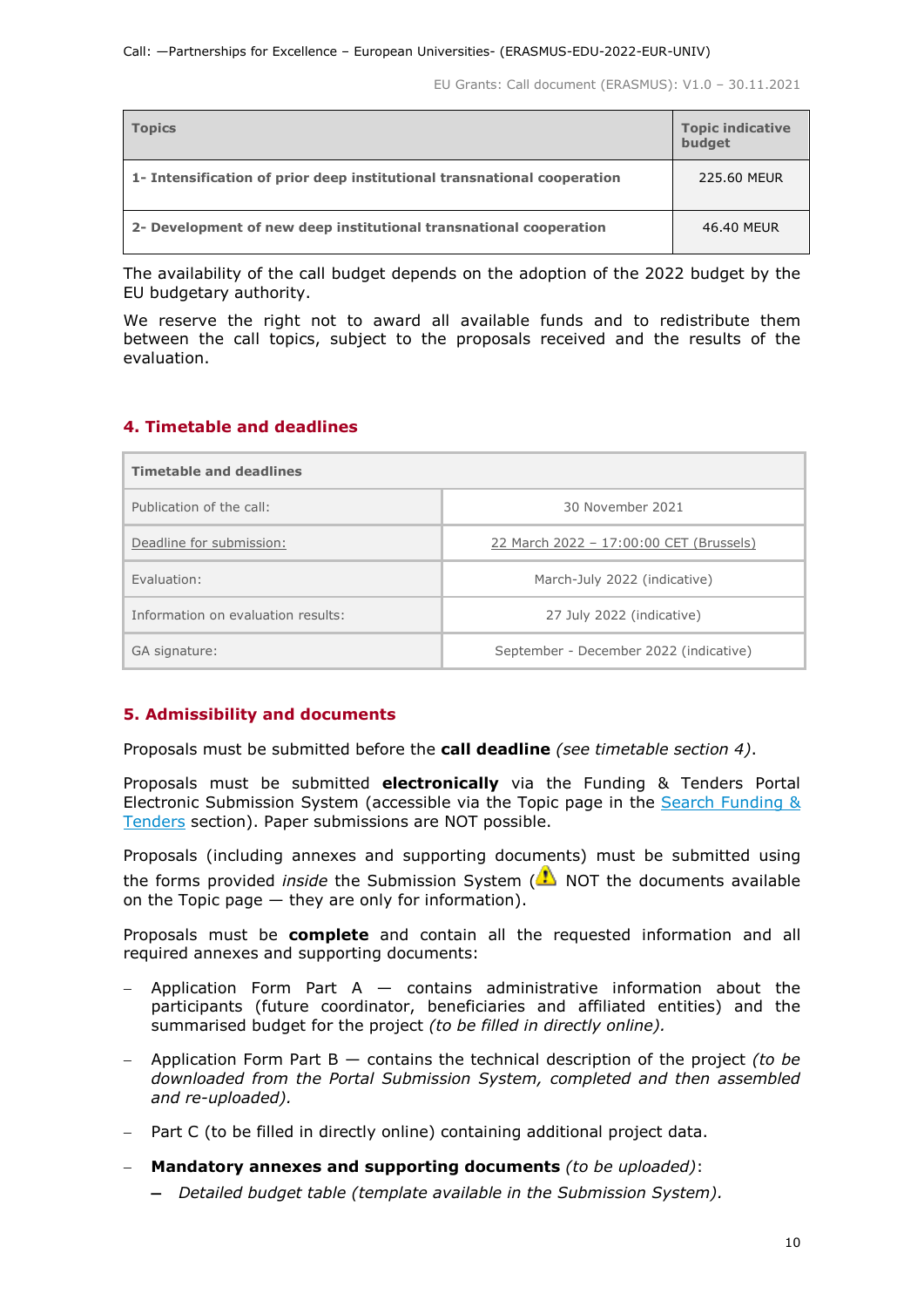- − *CVs of core project team: not applicable.*
- − *Activity reports of last year: not applicable.*
- − *List of previous projects (key projects for the last 4 years) (template available in Part B).*
- − *Other annex: the joint mission statement (see section 2).*

Please be aware that since the detailed budget table serves as the basis for fixing the lump sums for the grants (and since lump sums must be reliable proxies for the actual costs of a project), the costs you include MUST comply with the basic eligibility conditions for EU actual cost grants *(see AGA — [Annotated Grant Agreement, art 6\)](https://ec.europa.eu/info/funding-tenders/opportunities/docs/2021-2027/common/guidance/aga_en.pdf)*. This is particularly important for purchases and subcontracting, which must comply with best value for money (or if appropriate the lowest price) and be free of any conflict of interests. If the budget table contains ineligible costs, the grant may be reduced (even later on during the project implementation or after their end).

Please note that the amounts entered into the summarised budget table (filled in directly online) must correspond to the amounts calculated in the detailed budget table. In case of discrepancies, the amounts in the online summarised budget table will prevail.

At proposal submission, you will have to confirm that you have the **mandate to act** for all applicants. Moreover you will have to confirm that the information in the application is correct and complete and that the participants comply with the conditions for receiving EU funding (especially eligibility, financial and operational capacity, exclusion, etc). Before signing the grant, each beneficiary and affiliated entity will have to confirm this again by signing a declaration of honour (DoH). Proposals without full support will be rejected.

Your application must be **readable, accessible and printable**.

Proposals are limited to maximum **120 pages** (Part B). Evaluators will not consider any additional pages.

You may be asked at a later stage for further documents *(for legal entity validation, financial capacity check, bank account validation, etc)*.

For more information about the submission process (including IT aspects), consult the [Online Manual.](https://ec.europa.eu/info/funding-tenders/opportunities/docs/2021-2027/common/guidance/om_en.pdf)

## <span id="page-10-0"></span>**6. Eligibility**

#### <span id="page-10-1"></span>*Eligible participants (eligible countries)*

In order to be eligible, the applicants (beneficiaries and affiliated entities) must:

- − Be legal entities (public or private bodies).
- − Be established in one of the eligible countries, i.e.:
	- − EU Member States (including overseas countries and territories (OCTs)).
	- − Non-EU countries: third countries associated to the Erasmus+ Programme (including EEA countries), countries which are in ongoing negotiations for an association agreement to the Erasmus+ programme and where that agreement enters into force before the grant signature [\(list of participating](https://ec.europa.eu/info/funding-tenders/opportunities/docs/2021-2027/erasmus/guidance/list-3rd-country-participation_erasmus_en.pdf)  [countries\)](https://ec.europa.eu/info/funding-tenders/opportunities/docs/2021-2027/erasmus/guidance/list-3rd-country-participation_erasmus_en.pdf).

The applicants (potential beneficiaries and their affiliated entities if any) must be:

− Higher Education Institutions holding a valid Erasmus Charter for Higher Education (ECHE) and entities affiliated to them, including: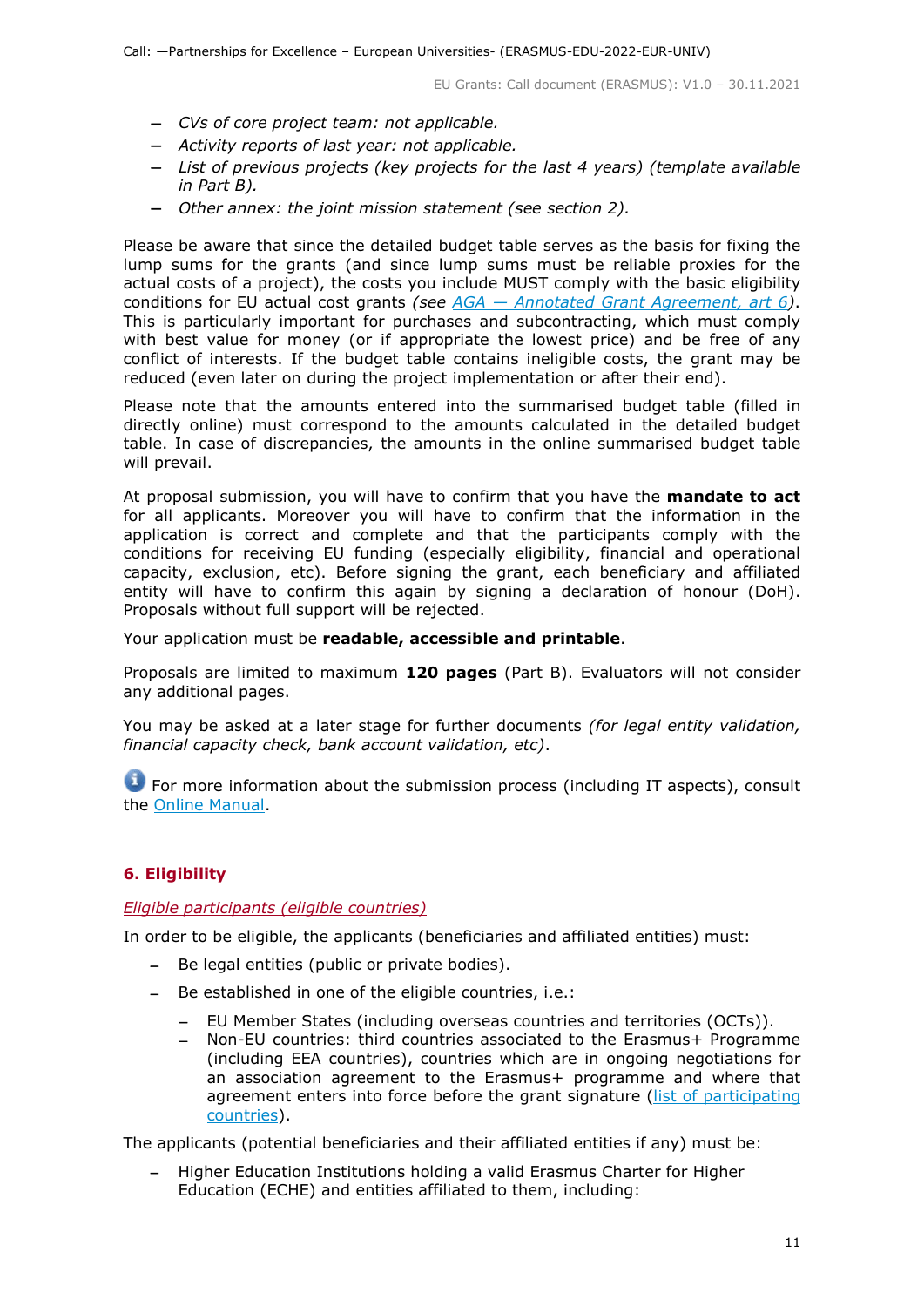- − Higher Education Institutions already involved in deep institutional transnational cooperation, such as those being part of European Universities selected under the 2019 Erasmus+ call. They can be joined on a voluntary basis by other higher education institutions - holding a valid Erasmus Charter for Higher Education (ECHE) and entities affiliated to them - wishing to participate in such existing alliances.
- − Higher Education Institutions wishing to establish new deep institutional transnational cooperation in a new alliance.
- − Any other organisation consisting of the above referred higher education institutions - specifically set up with the purpose of implementing deep institutional transnational cooperation, including joint educational activities<sup>12</sup>.

Beneficiaries and affiliated entities must register in the **Participant Register**  $-$  before submitting the proposal  $-$  and will have to be validated by the Central Validation Service (REA Validation). For the validation, they will be requested to upload documents showing legal status and origin.

Other entities may participate in other consortium roles, such as associated partners, subcontractors, third parties giving in-kind contributions, etc. *(see section 13)*.

Associated partners DO NOT receive EU funding under this grant, but their involvement and role in different activities have to be clearly described in the proposal.

The associated partners can be:

- Any higher education institution established in an EU Member State or a third country associated to the programme holding a valid ECHE Erasmus Charter for Higher Education.
- Any public/private organisation from an EU Member State or third country associated to the programme active in the field of education and training, research and innovation or in the world of work.
- Any higher education institution established in a third country not associated to the programme that is part of the European Higher Education Area (Bologna Process).

#### *Specific cases*

Natural persons — Natural persons are NOT eligible (with the exception of selfemployed persons, i.e. sole traders, where the company does not have legal personality separate from that of the natural person).

International organisations — International organisations are eligible. The rules on eligible countries do not apply to them.

Entities without legal personality  $-$  Entities which do not have legal personality under their national law may exceptionally participate, provided that their representatives have the capacity to undertake legal obligations on their behalf, and offer guarantees for the protection of the EU financial interests equivalent to that offered by legal persons<sup>13</sup>.

EU bodies — EU bodies (with the exception of the European Commission Joint Research Centre) can NOT be part of the consortium.

<span id="page-11-0"></span><sup>&</sup>lt;sup>12</sup>Associated partners can also be involved in such organisation having its own legal entity, provided that they do not receive any EU funding.

<span id="page-11-1"></span> $13$ See Article 197(2)(c) EU Financial Regulation  $2018/1046$ .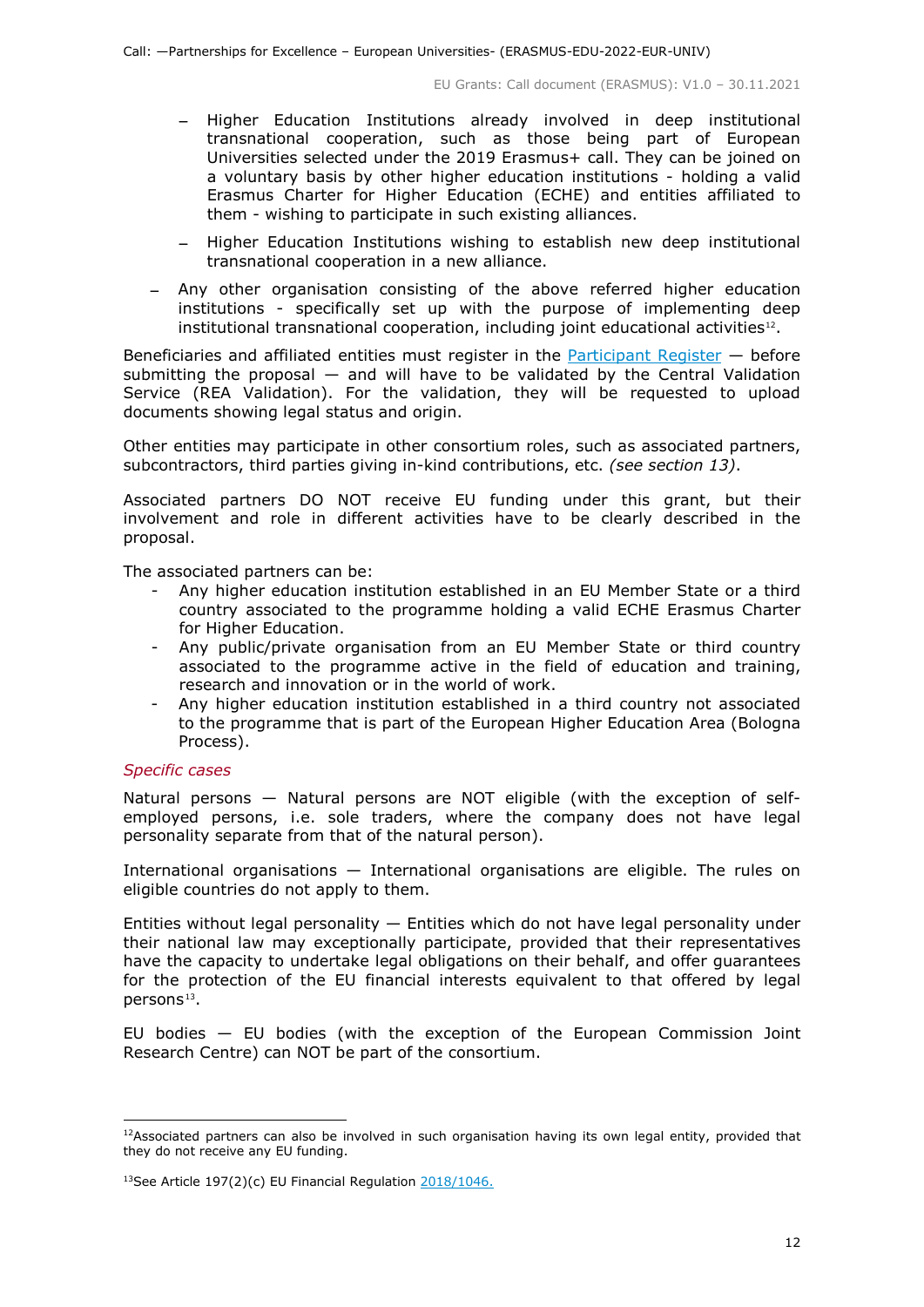Associations and interest groupings — Entities composed of members may participate as 'sole beneficiaries' or 'beneficiaries without legal personality'<sup>[14](#page-12-2)</sup>.  $\bullet$  Please note that if the action will be implemented by the members, they should also participate (either as beneficiaries or as affiliated entities, otherwise their costs will NOT be eligible).

Countries currently negotiating association agreements — Beneficiaries from countries with ongoing negotiations *(see list above)* may participate in the call and can sign grants if the negotiations are concluded before grant signature (with retroactive effect, if provided in the agreement).

EU restrictive measures — Special rules apply for certain entities *(e.g. entities subject to [EU restrictive measures](http://www.sanctionsmap.eu/) under Article 29 of the Treaty on the European Union (TEU) and Article 215 of the Treaty on the Functioning of the EU (TFEU)[15](#page-12-3) and entities covered by Commission Guidelines No [2013/C 205/05](http://eur-lex.europa.eu/LexUriServ/LexUriServ.do?uri=OJ:C:2013:205:FULL:EN:PDF)[16\)](#page-12-4)*. Such entities are not eligible to participate in any capacity, including as beneficiaries, affiliated entities, associated partners, subcontractors or recipients of financial support to third parties (if any).

For more information, *see [Rules for Legal Entity Validation, LEAR Appointment and](https://ec.europa.eu/info/funding-tenders/opportunities/docs/2021-2027/common/guidance/rules-lev-lear-fca_en.pdf)  [Financial Capacity Assessment](https://ec.europa.eu/info/funding-tenders/opportunities/docs/2021-2027/common/guidance/rules-lev-lear-fca_en.pdf)*.

#### <span id="page-12-0"></span>*Consortium composition*

Proposals must be submitted by a consortium of at least 3 applicants (beneficiaries; not affiliated entities), which complies with the following conditions:

- Minimum 3 eligible higher education institutions from 3 different eligible countries.
- A higher education institution may only participate as full partner in one single European Universities application; they may participate in other applications only as associated partners.

#### <span id="page-12-1"></span>*Eligible activities*

Eligible activities are the ones set out in section 2 above.

Projects should take into account the results of projects supported by other EU funding programmes. The complementarities must be described in the project proposals (Part B of the Application Form).

Projects must comply with EU policy interests and priorities *(such as environment, social, security, industrial and trade policy, etc)*.

Financial support to third parties is allowed for grants and prizes under the following conditions:

- − The calls must be open, published widely and conform to EU standards concerning transparency, equal treatment, conflict of interest and confidentiality.
- − The calls must remain open for at least two months.
- − The outcome of the call must be published on the participants' websites, including a description of the selected projects, award dates, project durations, and final recipient legal names and countries.

<sup>&</sup>lt;sup>14</sup>For the definitions, see Articles 187(2) and 197(2)(c) EU Financial Regulation  $2018/1046$ .

<span id="page-12-3"></span><span id="page-12-2"></span><sup>&</sup>lt;sup>15</sup>Please note that the EU Official Journal contains the official list and, in case of conflict, its content prevails over that of the [EU Sanctions Map.](http://www.sanctionsmap.eu/)

<span id="page-12-4"></span><sup>&</sup>lt;sup>16</sup>Commission guidelines No  $2013/C 205/05$  on the eligibility of Israeli entities and their activities in the territories occupied by Israel since June 1967 for grants, prizes and financial instruments funded by the EU from 2014 onwards (OJEU C 205 of 19.07.2013, pp. 9-11).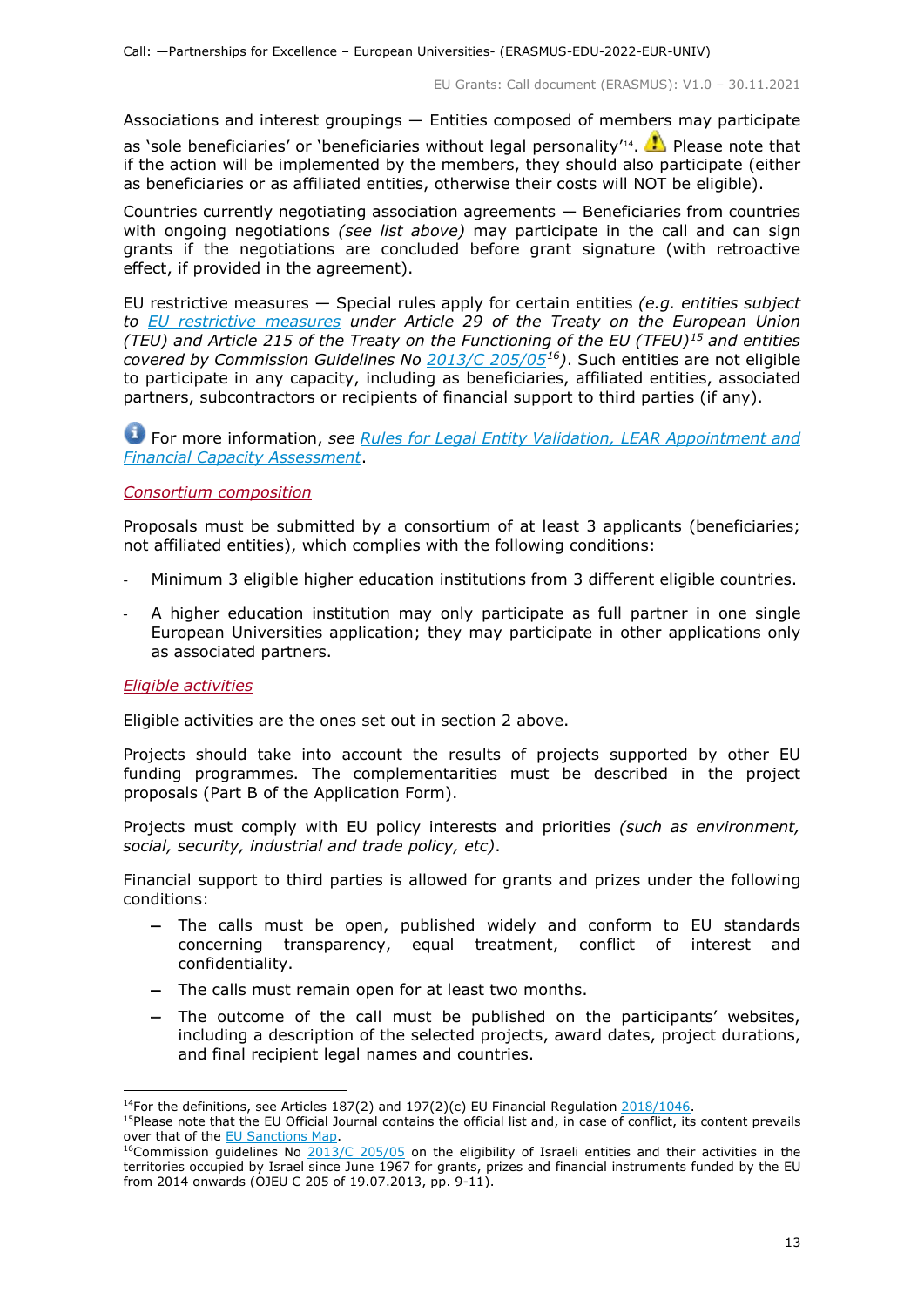− The calls must have a clear European dimension.

The maximum amount for the financial support to third parties may not exceed 60,000 EUR. It will be accepted in projects where such support will bring an added value.

Your project application must clearly specify why financial support to third parties is needed, how it will be managed and provide a list of the different types of activities for which a third party may receive financial support. The proposal must also clearly describe the results to be obtained.

<span id="page-13-0"></span>*Geographic location (target countries)*

Proposals must relate to activities taking place in the countries eligible *(see above*).

#### <span id="page-13-1"></span>*Duration*

Projects should normally last 48 months (extensions are possible, if duly justified and through an amendment).

## <span id="page-13-2"></span>**7. Financial and operational capacity and exclusion**

#### <span id="page-13-3"></span>*Financial capacity*

Applicants must have **stable and sufficient resources** to successfully implement the projects and contribute their share. Organisations participating in several projects must have sufficient capacity to implement all these projects.

The financial capacity check will be carried out on the basis of the documents you will be requested to upload in the [Participant Register](https://ec.europa.eu/info/funding-tenders/opportunities/portal/screen/how-to-participate/participant-register) during grant preparation *(e.g. profit and loss account and balance sheet, business plan, audit report produced by an approved external auditor, certifying the accounts for the last closed financial year, etc)*. The analysis will be based on neutral financial indicators, but will also take into account other aspects, such as dependency on EU funding and deficit and revenue in previous years.

The check will normally be done for all beneficiaries, except:

- − Public bodies (entities established as public body under national law, including local, regional or national authorities) or international organisations.
- − If the individual requested grant amount is not more than EUR 60,000.

If needed, it may also be done for affiliated entities.

If we consider that your financial capacity is not satisfactory, we may require:

- − Further information.
- − An enhanced financial responsibility regime, i.e. joint and several responsibility for all beneficiaries or joint and several liability of affiliated entities *(see below, section 10).*
- − Pre-financing paid in instalments.
- − (One or more) pre-financing guarantee *(see below, section 10).*

or

- − Propose reduced or no pre-financing.
- Request that you are replaced or, if needed, reject the entire proposal.

For more information, *see Rules for [Legal Entity Validation, LEAR Appointment and](https://ec.europa.eu/info/funding-tenders/opportunities/docs/2021-2027/common/guidance/rules-lev-lear-fca_en.pdf)  [Financial Capacity Assessment](https://ec.europa.eu/info/funding-tenders/opportunities/docs/2021-2027/common/guidance/rules-lev-lear-fca_en.pdf)*.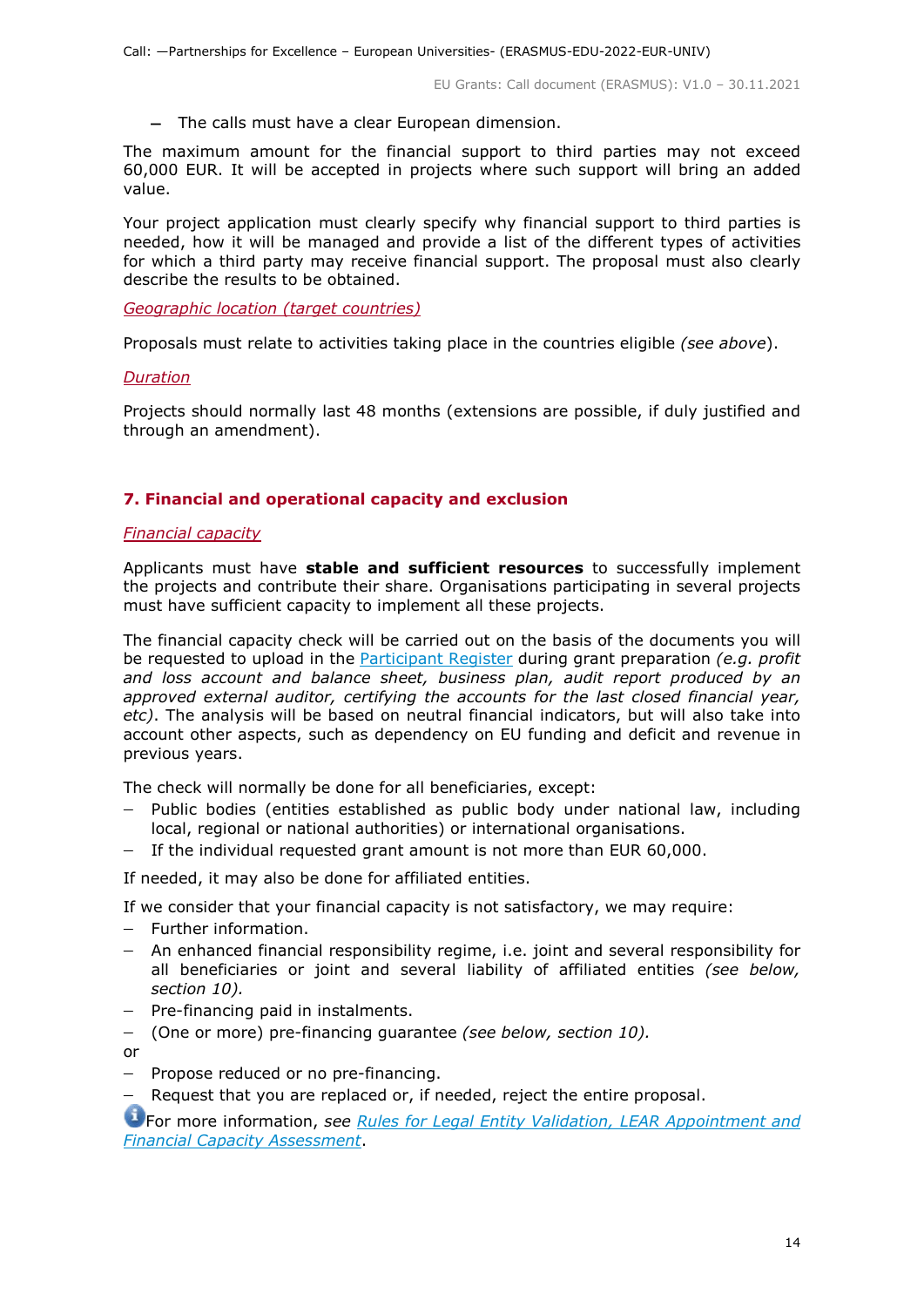#### <span id="page-14-0"></span>*Operational capacity*

Applicants must have the **know-how, qualifications** and **resources** to successfully implement the projects and contribute their share (including sufficient experience in projects of comparable size and nature).

This capacity will be assessed together with the 'Quality' award criterion, on the basis of the competence and experience of the applicants and their project teams, including operational resources (human, technical and other) or, exceptionally, the measures proposed to obtain it by the time the task implementation starts.

If the evaluation of the award criterion is positive, the applicants are considered to have sufficient operational capacity.

Applicants will have to show their operational capacity via the following information:

- − Profiles (qualifications and experience) of the staff responsible for managing and implementing the project.
- − Description of the consortium participants.
- − List of previous projects (key projects for the last 4 years).

Additional supporting documents may be requested, if needed to confirm the operational capacity of any applicant.

Public bodies, Member State organisations and international organisations are exempted from the operational capacity check.

#### <span id="page-14-1"></span>*Exclusion*

Applicants which are subject to an **EU exclusion decision** or in one of the following **exclusion situations** that bar them from receiving EU funding can NOT participate<sup>[17](#page-14-2)</sup>:

- Bankruptcy, winding up, affairs administered by the courts, arrangement with creditors, suspended business activities or other similar procedures (including procedures for persons with unlimited liability for the applicant's debts).
- In breach of social security or tax obligations (including if done by persons with unlimited liability for the applicant's debts).
- − Guilty of grave professional misconduct[18](#page-14-3) (including if done by persons having powers of representation, decision-making or control, beneficial owners or persons who are essential for the award/implementation of the grant).
- − Committed fraud, corruption, links to a criminal organisation, money laundering, terrorism-related crimes (including terrorism financing), child labour or human trafficking (including if done by persons having powers of representation, decisionmaking or control, beneficial owners or persons who are essential for the award/implementation of the grant).
- Shown significant deficiencies in complying with main obligations under an EU procurement contract, grant agreement, prize, expert contract, or similar (including if done by persons having powers of representation, decision-making or control, beneficial owners or persons who are essential for the award/implementation of the grant).
- − Guilty of irregularities within the meaning of Article 1(2) of Regulation No [2988/95](http://eur-lex.europa.eu/legal-content/EN/ALL/?uri=CELEX:31995R2988&qid=1501598622514) (including if done by persons having powers of representation, decision-making or

<span id="page-14-2"></span><sup>&</sup>lt;sup>17</sup>See Articles 36 and 141 of EU Financial Regulation  $\frac{2018/1046}{\sqrt{100}}$ .

<span id="page-14-3"></span><sup>&</sup>lt;sup>18</sup>Professional misconduct includes: violation of ethical standards of the profession, wrongful conduct with impact on professional credibility, false declarations/misrepresentation of information, participation in a cartel or other agreement distorting competition, violation of IPR, attempting to influence decision-making processes or obtain confidential information from public authorities to gain advantage.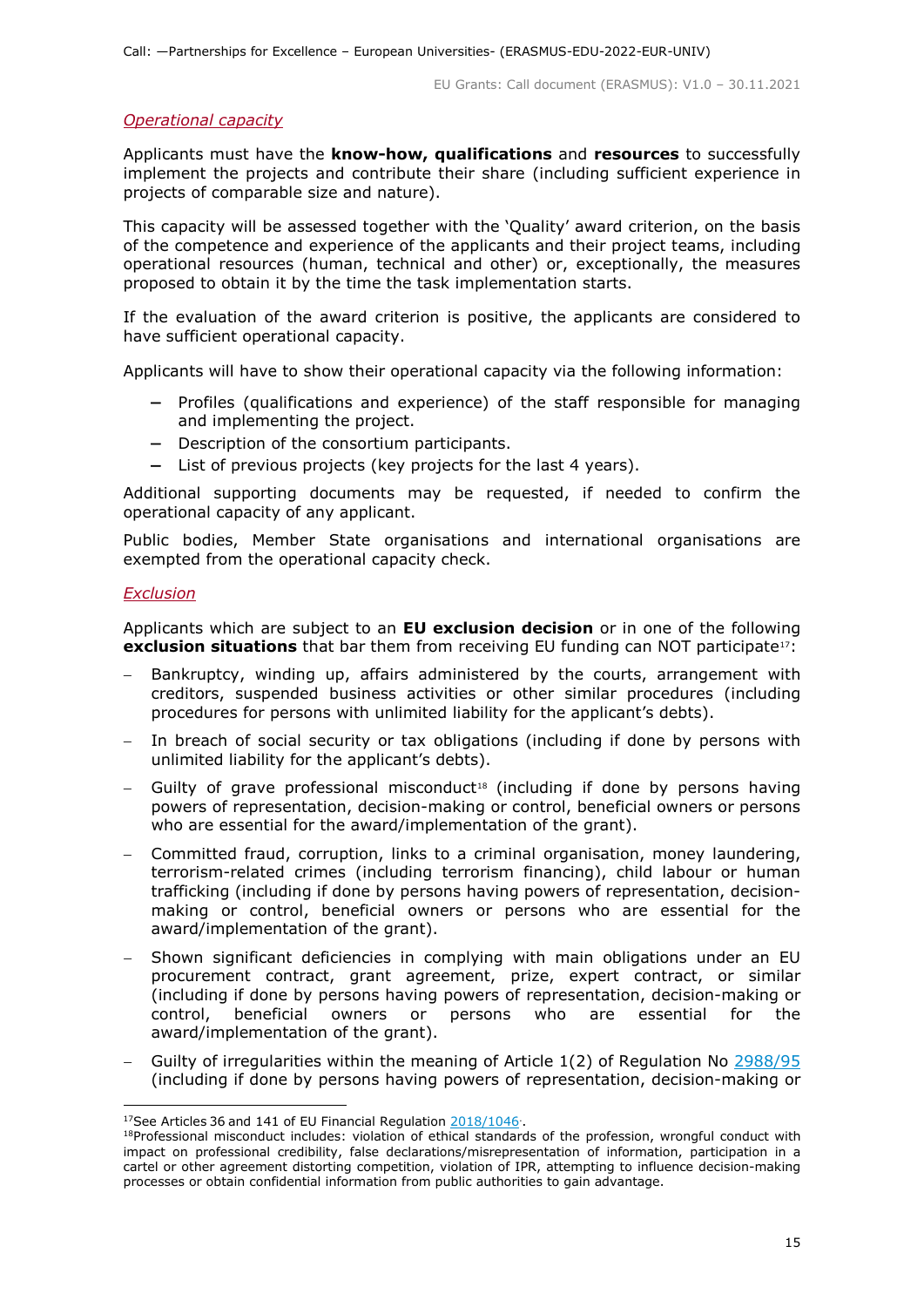control, beneficial owners or persons who are essential for the award/implementation of the grant).

− Created under a different jurisdiction with the intent to circumvent fiscal, social or other legal obligations in the country of origin or created another entity with this purpose (including if done by persons having powers of representation, decision-making or control, beneficial owners or persons who are essential for the award/implementation of the grant).

Applicants will also be refused if it turns out that  $19$ :

During the award procedure they misrepresented information required as a condition for participating or failed to supply that information.

#### <span id="page-15-0"></span>**8. Evaluation and award procedure**

Proposals will have to follow the **standard submission and evaluation procedure** (one-stage submission + one-step evaluation).

An **evaluation committee** (assisted by independent outside experts) will assess all applications. Proposals will first be checked for admissibility and eligibility, *see sections 5 and 6*). Proposals found admissible and eligible will be evaluated (for each topic) against the operational capacity and award criteria *(see sections 7 and 9)* and then ranked according to their scores.

For proposals with the same score (within a topic or budget envelope) a **priority order** will be determined according to the following approach:

Successively for every group of *ex aequo* proposals, starting with the highest scored group, and continuing in descending order:

- 1) Projects focusing on a theme that is not otherwise covered by higher ranked projects will be considered to have the highest priority.
- 2) The ex aequo proposals within the same topic will be prioritised according to the scores they have been awarded for the award criterion 'Relevance'. When these scores are equal, priority will be based on their scores for the criterion 'Quality'. When these scores are equal, priority will be based on their scores for the criterion 'Impact'.
- 3) If this does not allow to determine the priority, a further prioritisation can be done by considering the overall project portfolio and the creation of positive synergies between projects, or other factors related to the objectives of the call. These factors will be documented in the panel report.
- 4) After that, the remainder of the available call budget will be used to fund projects across the different topics in order to ensure a balanced spread of the geographical and thematic coverage and while respecting to the maximum possible extent the order of merit based on the evaluation of the award criteria.

All proposals will be informed about the evaluation result (**evaluation result letter**). Successful proposals will be invited for grant preparation; the other ones will be put on the reserve list or rejected.

 $\triangle$  No commitment for funding  $-$  Invitation to grant preparation does NOT constitute a formal commitment for funding. We will still need to make various legal checks before grant award: *legal entity validation, financial capacity, exclusion check, etc*.

<span id="page-15-1"></span> <sup>19</sup>See Article 141 EU Financial Regulation [2018/1046.](https://eur-lex.europa.eu/legal-content/EN/ALL/?uri=CELEX:32018R1046&qid=1535046024012)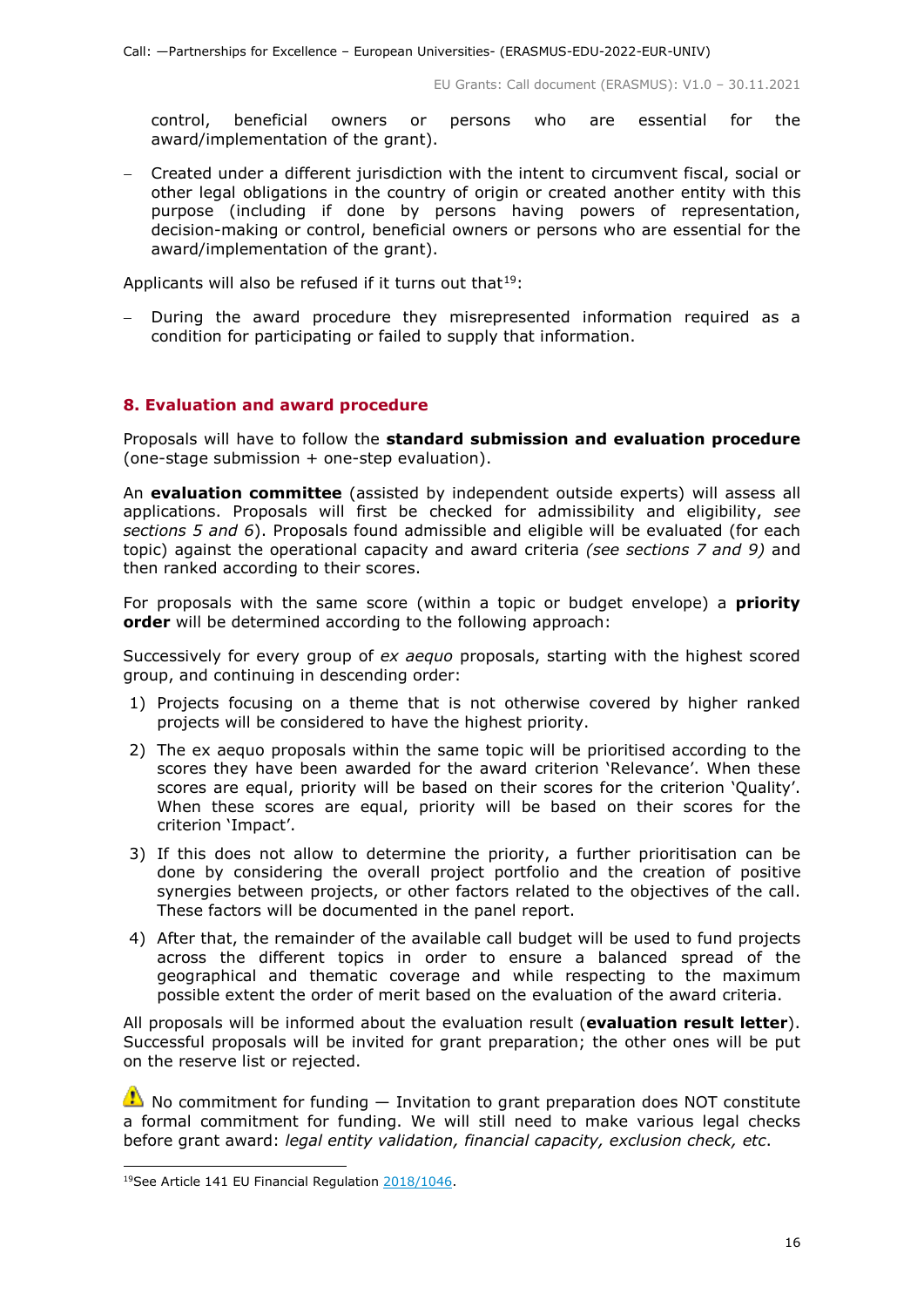**Grant preparation** will involve a dialogue in order to fine-tune technical or financial aspects of the project and may require extra information from your side. It may also include adjustments to the proposal to address recommendations of the evaluation committee or other concerns. Compliance will be a pre-condition for signing the grant.

If you believe that the evaluation procedure was flawed, you can submit a **complaint** (following the deadlines and procedures set out in the evaluation result letter). Please note that notifications which have not been opened within 10 days after sending are considered to have been accessed and that deadlines will be counted from opening/access *(see also [Funding & Tenders Portal Terms and Conditions\)](https://ec.europa.eu/info/funding-tenders/opportunities/docs/2021-2027/common/ftp/tc_en.pdf)*. Please also be aware that for complaints submitted electronically, there may be character limitations.

## <span id="page-16-0"></span>**9. Award criteria**

 $\blacksquare$ 

The **award criteria** for this call are as follows:

| <b>TOPIC 1</b>                                                     |                                                                                                                                                                                                                                                                                                                                                                                                                                                                                                                                                                                                                                                                                                                                                                                                                                                                                                                                                                                                       |  |
|--------------------------------------------------------------------|-------------------------------------------------------------------------------------------------------------------------------------------------------------------------------------------------------------------------------------------------------------------------------------------------------------------------------------------------------------------------------------------------------------------------------------------------------------------------------------------------------------------------------------------------------------------------------------------------------------------------------------------------------------------------------------------------------------------------------------------------------------------------------------------------------------------------------------------------------------------------------------------------------------------------------------------------------------------------------------------------------|--|
| 1. Relevance (maximum 25 points)                                   |                                                                                                                                                                                                                                                                                                                                                                                                                                                                                                                                                                                                                                                                                                                                                                                                                                                                                                                                                                                                       |  |
| Level of ambition<br>and<br>innovative approach of<br>the proposal | Extent to which the proposal:<br>Aims to address and progress towards the long term vision of the European<br>$\bullet$<br>Universities initiative (please see section 2).<br>Is ambitious and innovative.<br>$\bullet$<br>Builds upon the institutional cooperation achieved so far as a starting point<br>$\bullet$<br>to further deepen, strengthen, intensify and expand institutionalised<br>cooperation across the institutions, enhancing the transformation process at<br>institutional level and demonstrating progress towards the alliance's long<br>term vision:<br>In the provision of education, linking it where possible to research and<br>innovation, as compared to the current state of play.<br>Through innovative and new systemic, structural and sustainable<br>cooperation models.<br>Presents an updated and highly relevant joint long-term mission statement,<br>explicitly endorsed by relevant decision-making bodies.                                                  |  |
| European added value                                               | Extent to which the proposal:<br>Contributes to the development of the European Education Area, in synergy<br>$\bullet$<br>with the European Research Area, where relevant.<br>Demonstrates European added value through its transnational dimension, in<br>$\bullet$<br>particular for students.<br>Demonstrates contribution to regional development, for example through<br>$\bullet$<br>the engagement of the alliance's members in their regional ecosystems and<br>with their local communities, including in the context of the Smart<br>Specialisation Strategies.<br>Benefits other higher education institutions in Europe and beyond, by driving<br>inclusion and excellence.                                                                                                                                                                                                                                                                                                              |  |
| 2. Quality (maximum 50 points)                                     |                                                                                                                                                                                                                                                                                                                                                                                                                                                                                                                                                                                                                                                                                                                                                                                                                                                                                                                                                                                                       |  |
| 2.1. Project design and<br>implementation<br>(maximum 25 points)   | Consistency between the joint long-term strategy and the proposed joint<br>$\bullet$<br>structures and joint activities to achieve it.<br>Extent to which the proposal demonstrates how the development of a joint<br>$\bullet$<br>strategy will match the level of ambition of European Universities and how<br>the joint activities will contribute efficiently to strengthening and enhancing:<br>High quality education, including through the use of challenge-<br>based and interdisciplinary approaches, innovative pedagogical<br>models to develop forward-looking skills and competences, making<br>best use of digital technologies, blended learning and work-based<br>learning.<br>Level of mobility (physical, virtual, blended; short and long term)<br>for students, academics and professional staff and researchers.<br>Where possible, the links between education and research and<br>innovation, including how research results and innovation will feed<br>back into education. |  |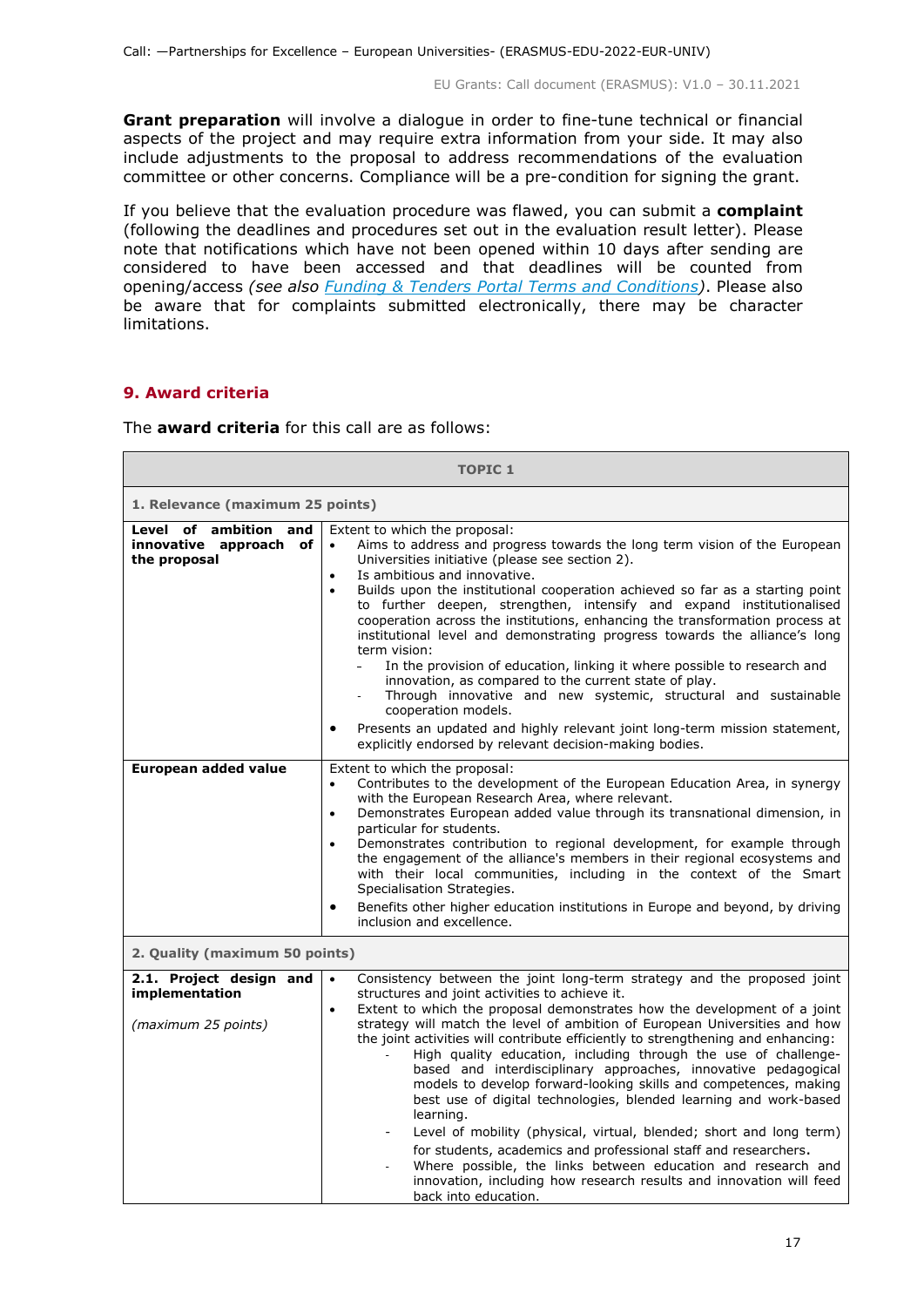| 2.2 <sub>2</sub><br>Partnership     | and | The level of engagement with key stakeholders foster societal<br>engagement of students and staff as well as their entrepreneurial<br>key competences.<br>The social diversity of the student, academics and researchers body<br>and supporting measures to promote the inclusion, access,<br>participation and completion of under-represented groups and<br>people with fewer opportunities, as well as support for gender<br>equality in higher education.<br>Clarity and feasibility of the work plan and roadmap, explicitly describing the<br>$\bullet$<br>expected progress, outputs and outcomes for each phase associated to<br>concrete activities and actions contributing to the realisation of the joint<br>long-term strategy.<br>Quality and financial settings: setup of a quality assessment and review<br>which includes specific measures for evaluation of progress, processes and<br>deliverables (e.g. through the development of suitable quantitative and<br>qualitative indicators, including the feedback from students and staff). The<br>quality monitoring should also ensure that the implementation of the alliance<br>is cost-efficient.<br><b>Cooperation arrangements</b> |
|-------------------------------------|-----|-------------------------------------------------------------------------------------------------------------------------------------------------------------------------------------------------------------------------------------------------------------------------------------------------------------------------------------------------------------------------------------------------------------------------------------------------------------------------------------------------------------------------------------------------------------------------------------------------------------------------------------------------------------------------------------------------------------------------------------------------------------------------------------------------------------------------------------------------------------------------------------------------------------------------------------------------------------------------------------------------------------------------------------------------------------------------------------------------------------------------------------------------------------------------------------------------------------|
| cooperation                         |     | Arrangement structure: the distribution of responsibilities and tasks is clear<br>$\bullet$                                                                                                                                                                                                                                                                                                                                                                                                                                                                                                                                                                                                                                                                                                                                                                                                                                                                                                                                                                                                                                                                                                                 |
| arrangements<br>(maximum 25 points) |     | and appropriate, demonstrates the financial, structural and organisational<br>commitment at highest institutional level. Clearly demonstrates a deep<br>institutional transnational cooperation for already a period of at least<br>between two and three years at the time the application is submitted. Gives                                                                                                                                                                                                                                                                                                                                                                                                                                                                                                                                                                                                                                                                                                                                                                                                                                                                                             |
|                                     |     | all staff the opportunity to be part of the co-creation of the alliance, both                                                                                                                                                                                                                                                                                                                                                                                                                                                                                                                                                                                                                                                                                                                                                                                                                                                                                                                                                                                                                                                                                                                               |
|                                     |     | through the provision of education and, where possible, research and<br>innovation, and at a structural organisation level through shared                                                                                                                                                                                                                                                                                                                                                                                                                                                                                                                                                                                                                                                                                                                                                                                                                                                                                                                                                                                                                                                                   |
|                                     |     | management structures, common provision of services, databases, human<br>resources and scientific infrastructure. Level of involvement of students in                                                                                                                                                                                                                                                                                                                                                                                                                                                                                                                                                                                                                                                                                                                                                                                                                                                                                                                                                                                                                                                       |
|                                     |     | the co-creation of the alliance and in the joint structures.<br>Roles and responsibilities: the capacity and active role of each member of<br>$\bullet$<br>the alliance to deliver jointly the common vision, strategy and common                                                                                                                                                                                                                                                                                                                                                                                                                                                                                                                                                                                                                                                                                                                                                                                                                                                                                                                                                                           |
|                                     |     | activities is clearly demonstrated.<br>Complementarity: the extent to which partners complement each other,<br>$\bullet$                                                                                                                                                                                                                                                                                                                                                                                                                                                                                                                                                                                                                                                                                                                                                                                                                                                                                                                                                                                                                                                                                    |
|                                     |     | including in terms of diversity of types of higher education institutions or<br>show that they are collaborating with each other to obtain value added and<br>cost efficiency, and are complementary with regard to the joint                                                                                                                                                                                                                                                                                                                                                                                                                                                                                                                                                                                                                                                                                                                                                                                                                                                                                                                                                                               |
|                                     |     | implementation of the common vision, strategy and common activities.                                                                                                                                                                                                                                                                                                                                                                                                                                                                                                                                                                                                                                                                                                                                                                                                                                                                                                                                                                                                                                                                                                                                        |
|                                     |     | Cooperation arrangements are well designed to maximise the benefits of the<br>$\bullet$<br>integrated cooperation by reducing existing administrative barriers and<br>obstacles and to promote all types of mobility within the alliance, including                                                                                                                                                                                                                                                                                                                                                                                                                                                                                                                                                                                                                                                                                                                                                                                                                                                                                                                                                         |
|                                     |     | mobility to and from organisations other than higher education institutions.<br>The<br>proposal includes clear arrangements and responsibilities<br>for                                                                                                                                                                                                                                                                                                                                                                                                                                                                                                                                                                                                                                                                                                                                                                                                                                                                                                                                                                                                                                                     |
|                                     |     | transparent and efficient decision-making,<br>conflict resolution.<br>risk<br>management and reporting and communication between the participating<br>organisations.                                                                                                                                                                                                                                                                                                                                                                                                                                                                                                                                                                                                                                                                                                                                                                                                                                                                                                                                                                                                                                        |
|                                     |     | <b>Geographical balance</b>                                                                                                                                                                                                                                                                                                                                                                                                                                                                                                                                                                                                                                                                                                                                                                                                                                                                                                                                                                                                                                                                                                                                                                                 |
|                                     |     | The extent to which the alliance includes a large number of higher education<br>$\bullet$<br>institutions from different European geographical regions <sup>20</sup> as full partners<br>and ensures a wide geographical coverage.                                                                                                                                                                                                                                                                                                                                                                                                                                                                                                                                                                                                                                                                                                                                                                                                                                                                                                                                                                          |
|                                     |     | The extent to which the applicant has motivated the geographical<br>٠<br>composition of the alliance and how it enables partners from different<br>European regions to strengthen their institutional capacity.                                                                                                                                                                                                                                                                                                                                                                                                                                                                                                                                                                                                                                                                                                                                                                                                                                                                                                                                                                                             |
|                                     |     |                                                                                                                                                                                                                                                                                                                                                                                                                                                                                                                                                                                                                                                                                                                                                                                                                                                                                                                                                                                                                                                                                                                                                                                                             |

<span id="page-17-0"></span><sup>&</sup>lt;sup>20</sup>Northern Europe: Estonia, Latvia, Lithuania, Denmark, Finland, Sweden, Iceland, Norway. Western Europe: Austria, Belgium, France, Germany, Ireland, Luxembourg, Netherlands, Lichtenstein. Central and Eastern Europe: Bulgaria, Croatia, Czechia, Hungary, Poland, Romania, Slovakia, Slovenia, North Macedonia, Serbia. Southern Europe: Cyprus, Greece, Italy, Malta, Portugal, Spain, Turkey. These countries include the outermost regions as referred to in Article 349 TFEU.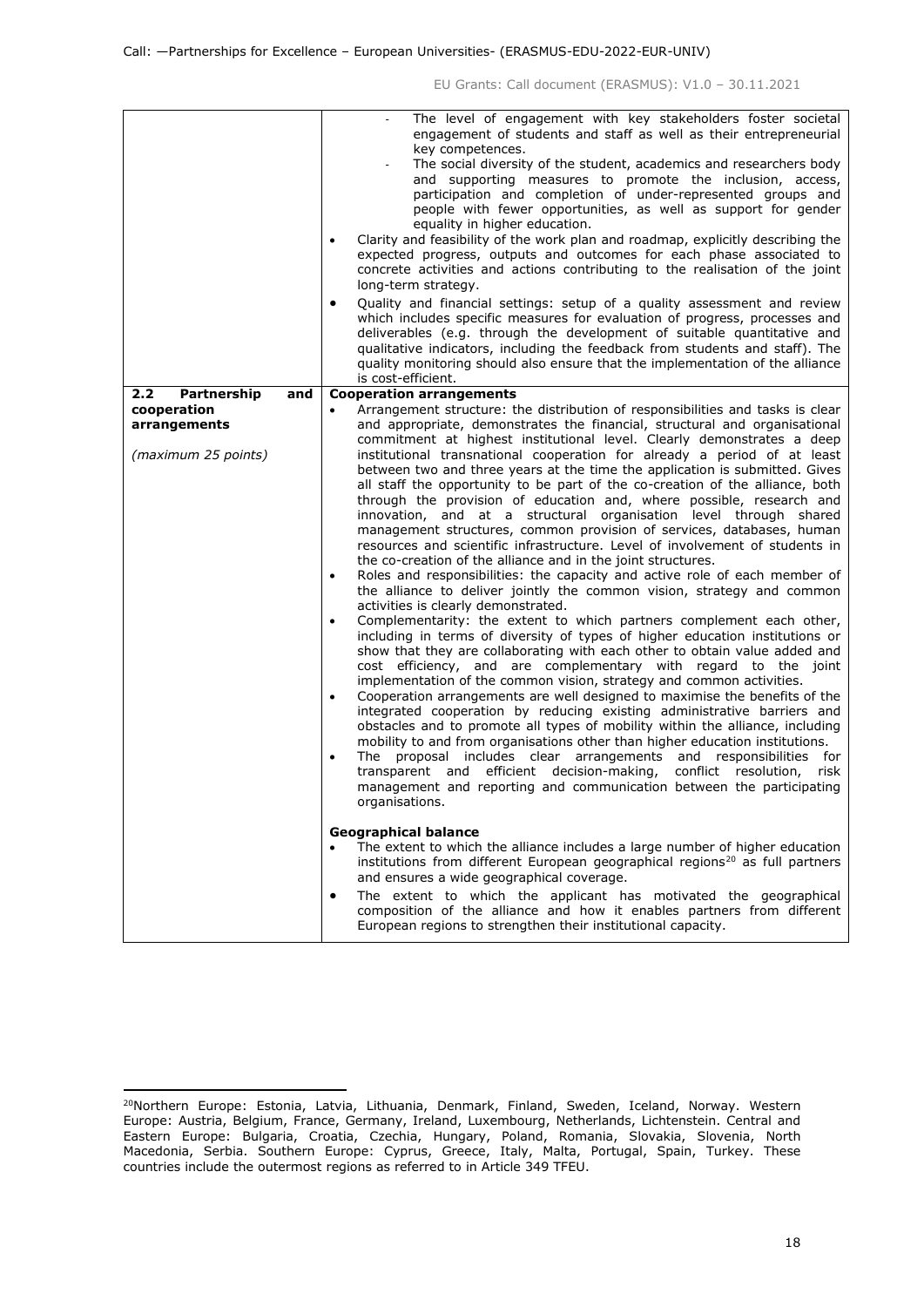| 3. Impact (maximum 25 points) |                                                                                                                                                                                                                                                                                                                                                                                                                                                                                                                                            |  |
|-------------------------------|--------------------------------------------------------------------------------------------------------------------------------------------------------------------------------------------------------------------------------------------------------------------------------------------------------------------------------------------------------------------------------------------------------------------------------------------------------------------------------------------------------------------------------------------|--|
| ٠<br>$\bullet$                | Extent to which the proposal addresses and demonstrates progresses<br>towards the impact listed in section 2 of this call.<br>Long term strategy for the sustainability of the alliance: the proposal<br>includes a vision on sustainability outlining how each member of the alliance<br>will support this financially or otherwise with the objective of being<br>sustainable beyond the EU funded period.                                                                                                                               |  |
| $\bullet$<br>$\bullet$        | Capacity of the alliance to act as role model: the extent to which outputs<br>and good practices generated by the alliance will be shared and have the<br>potential to be mainstreamed in other higher education institutions with<br>whom they cooperate beyond the alliance in Europe and beyond.<br>Dissemination: the proposal provides a clear dissemination plan of results,<br>experiences and good practices put in place, and includes appropriate<br>human and financial resources, activities, tools and communication channels |  |
|                               | including the use of social media to ensure that results, outputs and<br>innovation triggered by the European University will be fully accessible and<br>shared openly and effectively to a wide range of stakeholders during and<br>after the EU funding period of the European Universities alliance.                                                                                                                                                                                                                                    |  |
| $\bullet$                     | Open Education and Open Science and Citizen Science resources: If<br>relevant, and within the limits of existing national and European legal<br>frameworks, the proposal describes how data, materials, documents,<br>audiovisual and social media activity will be made available to make data<br>searchable, accessible, interoperable, and re-usable (FAIR) to other higher<br>education institutions and European Universities in Europe.                                                                                              |  |

| <b>TOPIC 2</b>                                                   |                                                                                                                                                                                                                                                                                                                                                                                                                                                                                                                                                                                                                                                                                                                                                                                        |  |
|------------------------------------------------------------------|----------------------------------------------------------------------------------------------------------------------------------------------------------------------------------------------------------------------------------------------------------------------------------------------------------------------------------------------------------------------------------------------------------------------------------------------------------------------------------------------------------------------------------------------------------------------------------------------------------------------------------------------------------------------------------------------------------------------------------------------------------------------------------------|--|
| 1. Relevance (maximum 25 points)                                 |                                                                                                                                                                                                                                                                                                                                                                                                                                                                                                                                                                                                                                                                                                                                                                                        |  |
| Level of ambition and<br>innovative approach of<br>the proposal  | Extent to which the proposal:<br>Aims to address and progress towards the long term vision of the European<br>$\bullet$<br>Universities initiative (please see section 2) and its potential to transform<br>and enhance institutionalised cooperation.<br>Presents a highly relevant joint long-term mission statement explicitly<br>$\bullet$<br>endorsed by relevant decision-making bodies.<br>Is ambitious and presents an innovative approach, including the extent to<br>$\bullet$<br>which the alliance will strengthen and expand cooperation:<br>In the provision of education, linking it where possible to research<br>and innovation, as compared to the current state of play.<br>Through innovative and new, systemic, structural and sustainable<br>cooperation models. |  |
| European added value                                             | Extent to which the proposal:<br>Contributes to the development of the European Education Area, in synergy<br>٠<br>with the European Research Area, where relevant.<br>Demonstrates European added value through its transnational dimension, in<br>٠<br>particular for students.<br>Demonstrates contribution to regional development, for example through<br>٠<br>the engagement of the alliance's members in their regional ecosystems and<br>with their local communities, including in the context of the Smart<br>Specialisation Strategies.<br>Benefits other higher education institutions in Europe and beyond, by driving<br>٠<br>inclusion and excellence.                                                                                                                  |  |
| 2. Quality (maximum 50 points)                                   |                                                                                                                                                                                                                                                                                                                                                                                                                                                                                                                                                                                                                                                                                                                                                                                        |  |
| 2.1. Project design and<br>implementation<br>(maximum 25 points) | Consistency between the joint long-term strategy and the proposed joint<br>$\bullet$<br>structures and joint activities to achieve it.<br>Extent to which the proposal demonstrates how the development of a joint<br>$\bullet$<br>strategy will match the level of ambition of European Universities and how<br>the joint activities will contribute efficiently to strengthening and enhancing:<br>High quality education, including through the use of challenge-<br>based and interdisciplinary approaches, innovative pedagogical<br>models to develop forward-looking skills and competences, making<br>best use of digital technologies, blended learning and work-based<br>learning.<br>Level of mobility (physical, virtual, blended; short and long term)                    |  |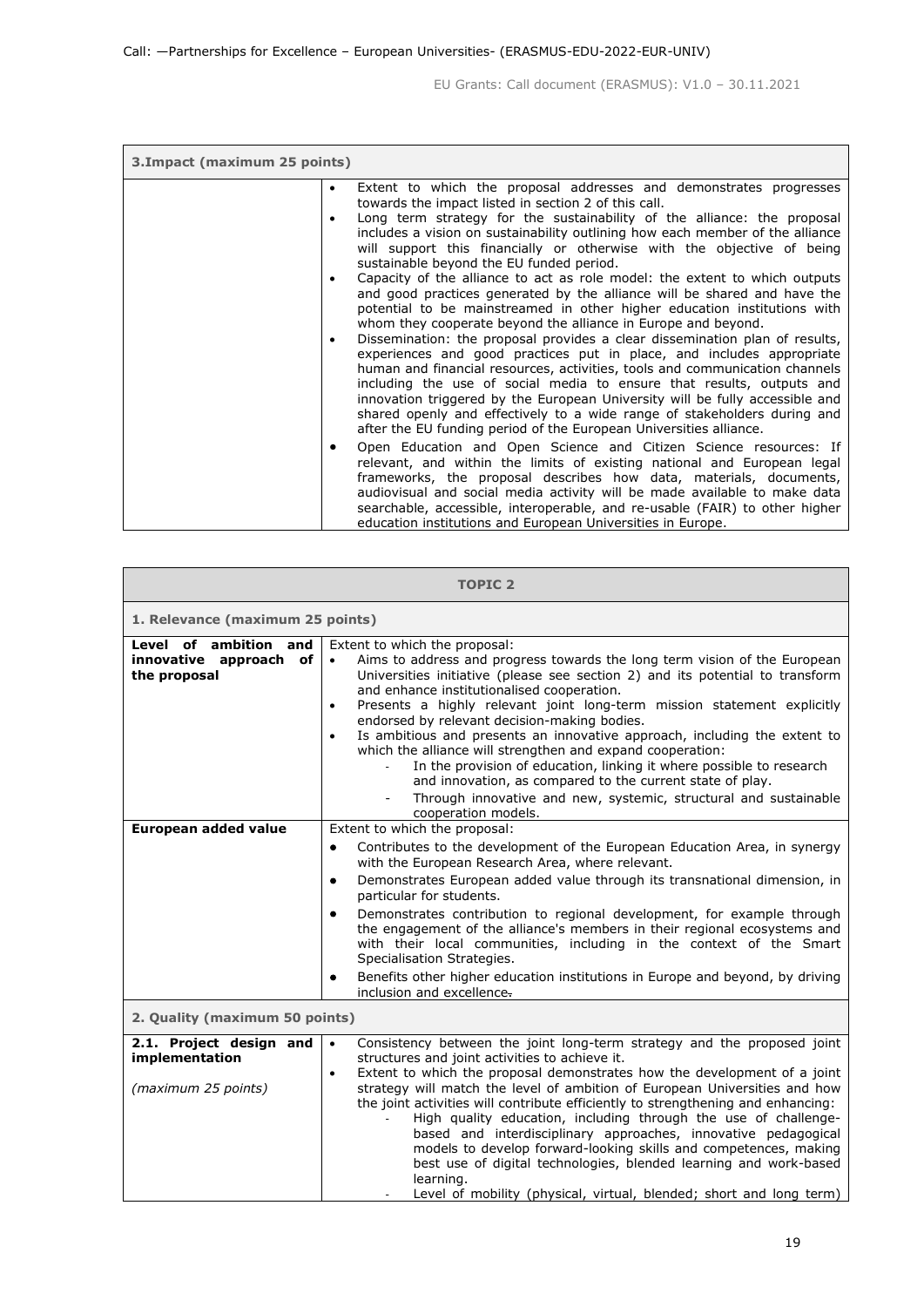|                                                                                 | for students, academics and professional staff and researchers.<br>Where possible, the links between education and research and<br>innovation, including how research results and innovation will feed<br>back into education.<br>The level of engagement with key stakeholders foster societal<br>engagement of students and staff as well as their entrepreneurial<br>key competences.<br>The social diversity of the student, academics and researchers body<br>and supporting measures to promote the inclusion, access,<br>participation and completion of under-represented groups and<br>people with fewer opportunities, as well as support for gender<br>equality in higher education.<br>Clarity and feasibility of the work plan and roadmap, explicitly describing the<br>$\bullet$<br>expected progress, outputs and outcomes for each phase associated to<br>concrete activities and actions contributing to the realisation of the joint<br>long-term strategy.<br>Quality and financial settings: setup of a quality assessment and review<br>٠<br>which includes specific measures for evaluation of progress, processes and<br>deliverables (e.g. through the development of suitable quantitative and<br>qualitative indicators, including the feedback from students and staff). The<br>quality monitoring should also ensure that the implementation of the alliance<br>is cost-efficient.                                                                                                                                                                                                                                                                                                                                                                                                                                                                |
|---------------------------------------------------------------------------------|--------------------------------------------------------------------------------------------------------------------------------------------------------------------------------------------------------------------------------------------------------------------------------------------------------------------------------------------------------------------------------------------------------------------------------------------------------------------------------------------------------------------------------------------------------------------------------------------------------------------------------------------------------------------------------------------------------------------------------------------------------------------------------------------------------------------------------------------------------------------------------------------------------------------------------------------------------------------------------------------------------------------------------------------------------------------------------------------------------------------------------------------------------------------------------------------------------------------------------------------------------------------------------------------------------------------------------------------------------------------------------------------------------------------------------------------------------------------------------------------------------------------------------------------------------------------------------------------------------------------------------------------------------------------------------------------------------------------------------------------------------------------------------------------------------------------------------------------------------------------------------|
|                                                                                 |                                                                                                                                                                                                                                                                                                                                                                                                                                                                                                                                                                                                                                                                                                                                                                                                                                                                                                                                                                                                                                                                                                                                                                                                                                                                                                                                                                                                                                                                                                                                                                                                                                                                                                                                                                                                                                                                                |
| 2.2<br>Partnership<br>and<br>cooperation<br>arrangements<br>(maximum 25 points) | <b>Cooperation arrangements</b><br>Arrangement structure: the distribution of responsibilities and tasks is clear<br>and appropriate, demonstrates the financial, structural and organisational<br>commitment at highest institutional level while giving all staff the<br>opportunity to be part of the co-creation of the alliance, both through the<br>provision of education and, where possible, research and innovation, and at<br>a structural organisation level through shared management structures,<br>common provision of services, databases, human resources and scientific<br>infrastructure. Level of involvement of students in the co-creation of the<br>alliance and in the joint structures.<br>Roles and responsibilities: the capacity and active role of each member of<br>$\bullet$<br>the alliance to deliver jointly the common vision, strategy and common<br>activities is clearly demonstrated.<br>Complementarity: the extent to which partners complement each other,<br>$\bullet$<br>including in terms of diversity of types of HEIs or show that they are<br>collaborating with each other to obtain value added and cost efficiency and<br>are complementary with regard to the joint implementation of the common<br>vision, strategy and common activities.<br>Cooperation arrangements are well designed to maximise the benefits of the<br>$\bullet$<br>integrated cooperation by reducing existing administrative barriers and<br>obstacles and to promote all types of mobility within the alliance, including<br>mobility to and from organisations other than higher education institutions.<br>The proposal includes clear arrangements and responsibilities for<br>transparent and efficient decision-making, conflict resolution, risk<br>management and reporting and communication between the participating<br>organisations. |
|                                                                                 | <b>Geographical balance</b><br>The extent to which the alliance includes a high number of higher education<br>institutions from different European geographical regions <sup>21</sup> as full partners<br>and ensures a wide geographical coverage.<br>The extent to which the applicant has motivated the geographical<br>٠<br>composition of the alliance and how it enables partners from different<br>European regions to strengthen their institutional capacity.                                                                                                                                                                                                                                                                                                                                                                                                                                                                                                                                                                                                                                                                                                                                                                                                                                                                                                                                                                                                                                                                                                                                                                                                                                                                                                                                                                                                         |

<span id="page-19-0"></span><sup>&</sup>lt;sup>21</sup>Northern Europe: Estonia, Latvia, Lithuania, Denmark, Finland, Sweden, Iceland, Norway. Western Europe: Austria, Belgium, France, Germany, Ireland, Luxembourg, Netherlands, Lichtenstein. Central and Eastern Europe: Bulgaria, Croatia, Czechia, Hungary, Poland, Romania, Slovakia, Slovenia, North Macedonia, Serbia. Southern Europe: Cyprus, Greece, Italy, Malta, Portugal, Spain, Turkey. These countries include the outermost regions as referred to in Article 349 TFEU.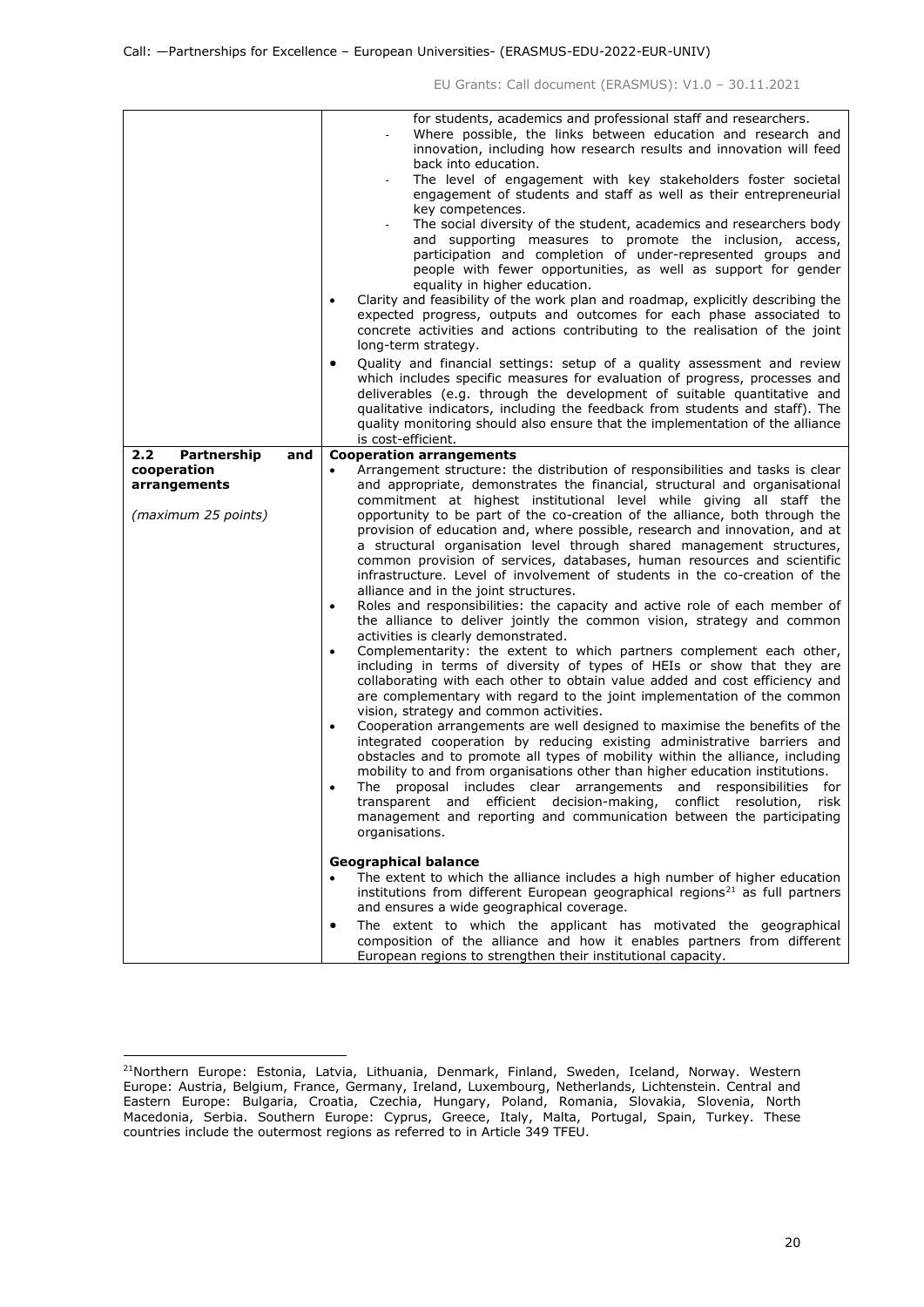| 3. Impact (maximum 25 points) |                                                                                                                                                                                                                                                                                                                                                                                                                                                                                                                                                 |  |
|-------------------------------|-------------------------------------------------------------------------------------------------------------------------------------------------------------------------------------------------------------------------------------------------------------------------------------------------------------------------------------------------------------------------------------------------------------------------------------------------------------------------------------------------------------------------------------------------|--|
| $\bullet$<br>$\bullet$        | Extent to which the proposal addresses and demonstrates progresses<br>towards the impact listed in section 2 of this call.<br>Long term strategy for the sustainability of the alliance: the proposal<br>includes a vision on sustainability outlining how each member of the alliance<br>will support this financially or otherwise with the objective of being<br>sustainable beyond the EU funded period.                                                                                                                                    |  |
| $\bullet$                     | Capacity of the alliance to act as role model: the extent to which outputs<br>and good practices generated by the alliance will be shared and have the<br>potential to be mainstreamed in other higher education institutions with<br>whom they cooperate beyond the alliance in Europe and beyond.                                                                                                                                                                                                                                             |  |
| $\bullet$                     | Dissemination: the proposal describes a clear dissemination plan of results,<br>experiences and good practices put in place, and includes appropriate<br>human and financial resources, activities, tools and communication channels<br>including the use of social media to ensure that results, outputs and<br>innovation triggered by the European University will be fully accessible and<br>shared openly and effectively to a wide range of stakeholders during and<br>after the EU funding period of the European Universities alliance. |  |
| $\bullet$                     | Open Education and Open Science and Citizen Science resources: If<br>relevant, and within the limits of existing national and European legal<br>frameworks, the proposal describes how data, materials, documents,<br>audiovisual and social media activity will be made available to make data<br>searchable, accessible, interoperable, and re-usable (FAIR) to other higher<br>education institutions and European Universities in Europe.                                                                                                   |  |

| <b>Award criteria</b>        |                                          | <b>Minimum</b><br>pass score | <b>Maximum score</b> |
|------------------------------|------------------------------------------|------------------------------|----------------------|
| Relevance                    |                                          | 13                           | 25                   |
| Quality                      | Project design and implementation        | 13                           | 25                   |
|                              | Partnership and cooperation arrangements | 13                           | 25                   |
| Impact                       |                                          | 13                           | 25                   |
| <b>Overall (pass) scores</b> |                                          | 70                           | 100                  |

Maximum points: 100 points.

Individual thresholds per criterion: 13/25 points.

Overall threshold: 70 points.

Proposals that pass the individual thresholds AND the overall threshold will be considered for funding  $-$  within the limits of the available call budget. Other proposals will be rejected.

#### <span id="page-20-0"></span>**10. Legal and financial set-up of the Grant Agreements**

If you pass evaluation, your project will be invited for grant preparation, where you will be asked to prepare the Grant Agreement together with the EU Project Officer.

This Grant Agreement will set the framework for your grant and its terms and conditions, in particular concerning deliverables, reporting and payments.

The Model Grant Agreement that will be used (and all other relevant templates and guidance documents) can be found on [Portal Reference Documents.](https://ec.europa.eu/info/funding-tenders/opportunities/portal/screen/how-to-participate/reference-documents)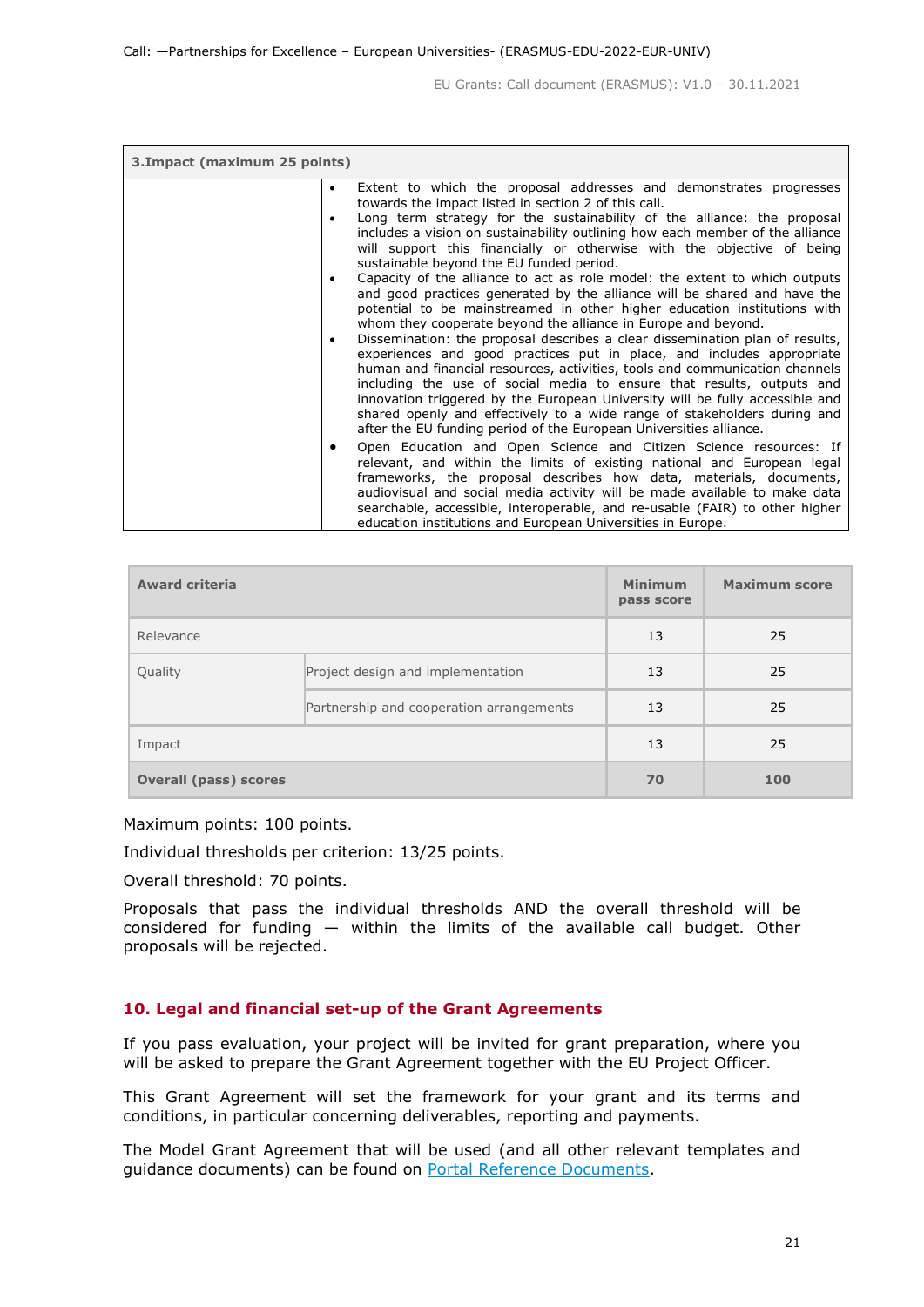#### <span id="page-21-0"></span>*Starting date and project duration*

The project starting date and duration will be fixed in the Grant Agreement *(Data Sheet, point 1)*. Normally the starting date will be after grant signature. Retroactive application can be granted exceptionally for duly justified reasons but never earlier than the proposal submission date.

Project duration: Normally 48 months (extensions are possible, if duly justified and through an amendment).

<span id="page-21-1"></span>*Milestones and deliverables*

The milestones and deliverables for each project will be managed through the Portal Grant Management System and will be reflected in Annex 1 of the Grant Agreement.

<span id="page-21-2"></span>*Form of grant, funding rate and maximum grant amount*

The exact grant parameters *(maximum grant amount, funding rate, total eligible costs, etc.)* will be fixed in the Grant Agreement *(Data Sheet, point 3 and art 5)*.

| Total number of HEIs which are full partners at<br>the end of the EU grant<br>(except for the cases in box B)<br>$A-$ | <b>Max EU Grant</b> |
|-----------------------------------------------------------------------------------------------------------------------|---------------------|
|                                                                                                                       |                     |
| 9 or more                                                                                                             | 14.40 MEUR          |
| 8                                                                                                                     | 8.64 MEUR           |
| $\overline{7}$                                                                                                        | 7.56 MEUR           |
| 6                                                                                                                     | <b>6.48 MEUR</b>    |
| 5                                                                                                                     | <b>5.40 MEUR</b>    |
| $\overline{4}$                                                                                                        | 4.32 MEUR           |
| 3                                                                                                                     | 3.24 MEUR           |
| B- For topic 1 with expansion strategy                                                                                | <b>Max EU Grant</b> |
| 6 or less expanding to 8                                                                                              | <b>12.80 MEUR</b>   |
| 5 or less expanding to 7                                                                                              | <b>11.20 MEUR</b>   |
| 4 or less expanding to 6                                                                                              | 9.60 MEUR           |
| 3 expanding to 5                                                                                                      | 8.00 MEUR           |

Project budget (maximum grant amount): see below table

The maximum EU grants are based on the number of partners. For Topic 1 with expansion strategy, they take also into consideration the efforts linked to the integration of new members.

However, it is entirely discretionary for each alliance to distribute in the proposal the total budget among the partners.

The grant awarded may be lower than the amount requested.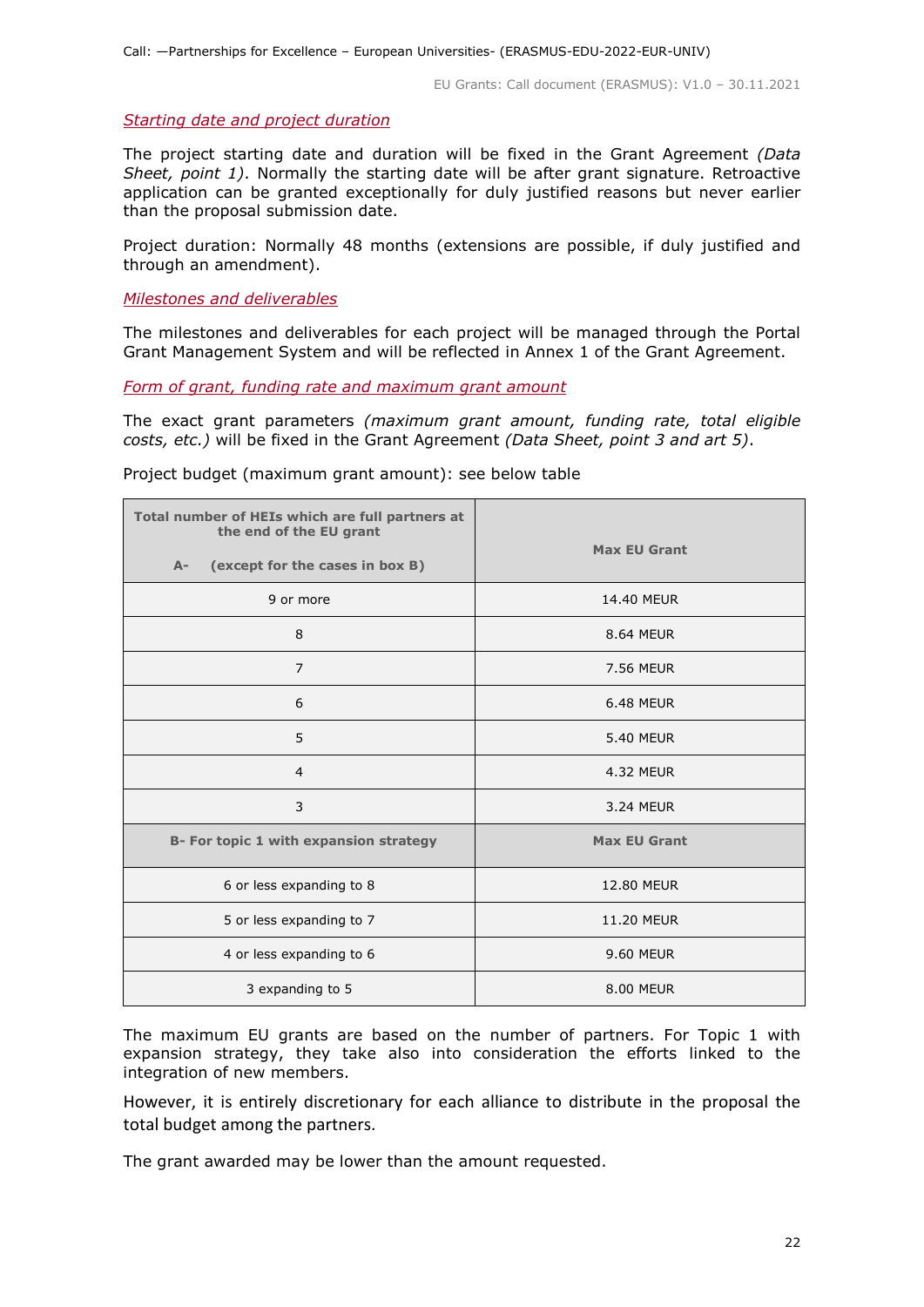The grant will be a lump sum grant. This means that it will reimburse a fixed amount, based on a lump sum or financing not linked to costs. The amount will be fixed by the granting authority on the basis of the estimated project budget and a funding rate of 80%.

<span id="page-22-0"></span>*Budget categories and cost eligibility rules*

The budget categories and cost eligibility rules are fixed in the Grant Agreement *(Data Sheet, point 3, art 6 and Annex 2)*.

*Budget categories for this call:*

− Lump sum contributions<sup>[22](#page-22-3)</sup>.

*Specific cost eligibility rules for this call:* n/a.

<span id="page-22-1"></span>*Reporting and payment arrangements*

The reporting and payment arrangements are fixed in the Grant Agreement *(Data Sheet, point 4 and art 21 and 22)*.

After grant signature, you will normally receive a **prefinancing** to start working on the project (float of normally **40%** of the maximum grant amount; exceptionally less or no prefinancing). The prefinancing will be paid 30 days from entry into force/financial guarantee (if required) — whichever is the latest.

There will be no **interim payments**. There will be one or more **additional prefinancing payments** linked to a prefinancing report.

In addition, you will be expected to submit one or more progress reports not linked to payments.

**Payment of the balance**: At the end of the project, we will calculate your final grant amount. If the total of earlier payments is higher than the final grant amount, we will ask you (your coordinator) to pay back the difference (recovery).

All payments will be made to the coordinator.

 $\bullet$  Please be aware that payments will be automatically lowered if one of your consortium members has outstanding debts towards the EU (granting authority or other EU bodies). Such debts will be offset by us  $-$  in line with the conditions set out in the Grant Agreement *(see art 22)*.

Please also note that you are responsible for keeping records on all the work done.

#### <span id="page-22-2"></span>*Pre-financing guarantees*

If a prefinancing guarantee is required, it will be fixed in the Grant Agreement *(Data Sheet, point 4)*. The amount will be set during grant preparation and it will normally be equal or lower than the prefinancing for your grant.

The guarantee should be in euro and issued by an approved bank/financial institution established in an EU Member State. If you are established in a non-EU country and would like to provide a guarantee from a bank/financial institution in your country, please contact us (this may be exceptionally accepted, if it offers equivalent security).

Amounts blocked in bank accounts will NOT be accepted as financial guarantees.

<span id="page-22-3"></span> $22$ Decision of 24 March 2021 authorising the use of lump sum contributions and unit contributions under the Erasmus+ Programme 2021-2027.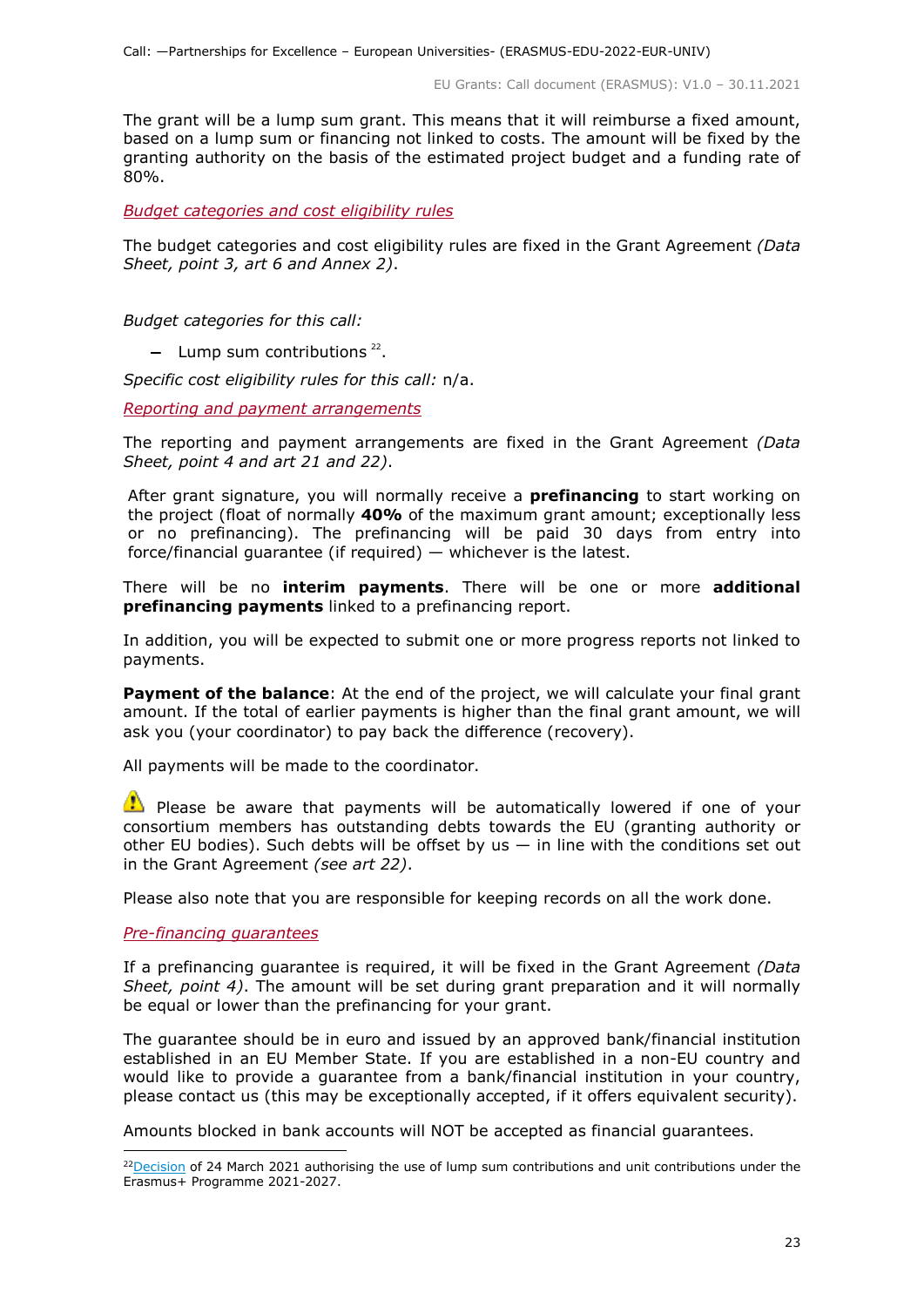Prefinancing guarantees are formally NOT linked to individual consortium members, which means that you are free to organise how to provide the guarantee amount *(by one or several beneficiaries, for the overall amount or several guarantees for partial amounts, by the beneficiary concerned or by another beneficiary, etc)*. It is however important that the requested amount is covered and that the guarantee(s) are sent to us in time to make the prefinancing (scanned copy via Portal AND original by post).

If agreed with us, the bank guarantee may be replaced by a guarantee from a third party.

The guarantee will be released at the end of the grant, in accordance with the conditions laid down in the Grant Agreement.

#### <span id="page-23-0"></span>*Certificates*

Depending on the type of action, size of grant amount and type of beneficiaries, you may be requested to submit different certificates. The types, schedules and thresholds for each certificate are fixed in the Grant Agreement *(Data Sheet, point 4 and art 24)*.

<span id="page-23-1"></span>*Liability regime for recoveries*

The liability regime for recoveries will be fixed in the Grant Agreement *(Data Sheet point 4.4 and art 22).*

For beneficiaries, it is one of the following:

- − limited joint and several liability with individual ceilings *each beneficiary up*  to their maximum grant amount
- − unconditional joint and several liability *each beneficiary up to the maximum grant amount for the action*

or

− individual financial responsibility — *each beneficiary only for their own debts*.

In addition, the granting authority may require joint and several liability of affiliated entities (with their beneficiary).

<span id="page-23-2"></span>*Provisions concerning the project implementation*

IPR rules: *see Model Grant Agreement (art 16 and Annex 5):*

- − Rights of use on results: Yes.
- − Access to results for policy purposes: Yes.
- − Access rights to ensure continuity and interoperability obligations: Yes.

Communication, dissemination and visibility of funding: *see Model Grant Agreement (art 17 and Annex 5):*

− Additional communication and dissemination activities: Yes.

Specific rules for carrying out the action: *see Model Grant Agreement (art 18 and Annex 5).*

*EU restrictive measures*

Yes.

*Other specificities*

N/a.

<span id="page-23-3"></span>*Non-compliance and breach of contract*

The Grant Agreement (chapter 5) provides for the measures we may take in case of breach of contract (and other non-compliance issues).

For more information, *see AGA — [Annotated Grant Agreement](https://ec.europa.eu/info/funding-tenders/opportunities/docs/2021-2027/common/guidance/aga_en.pdf)*.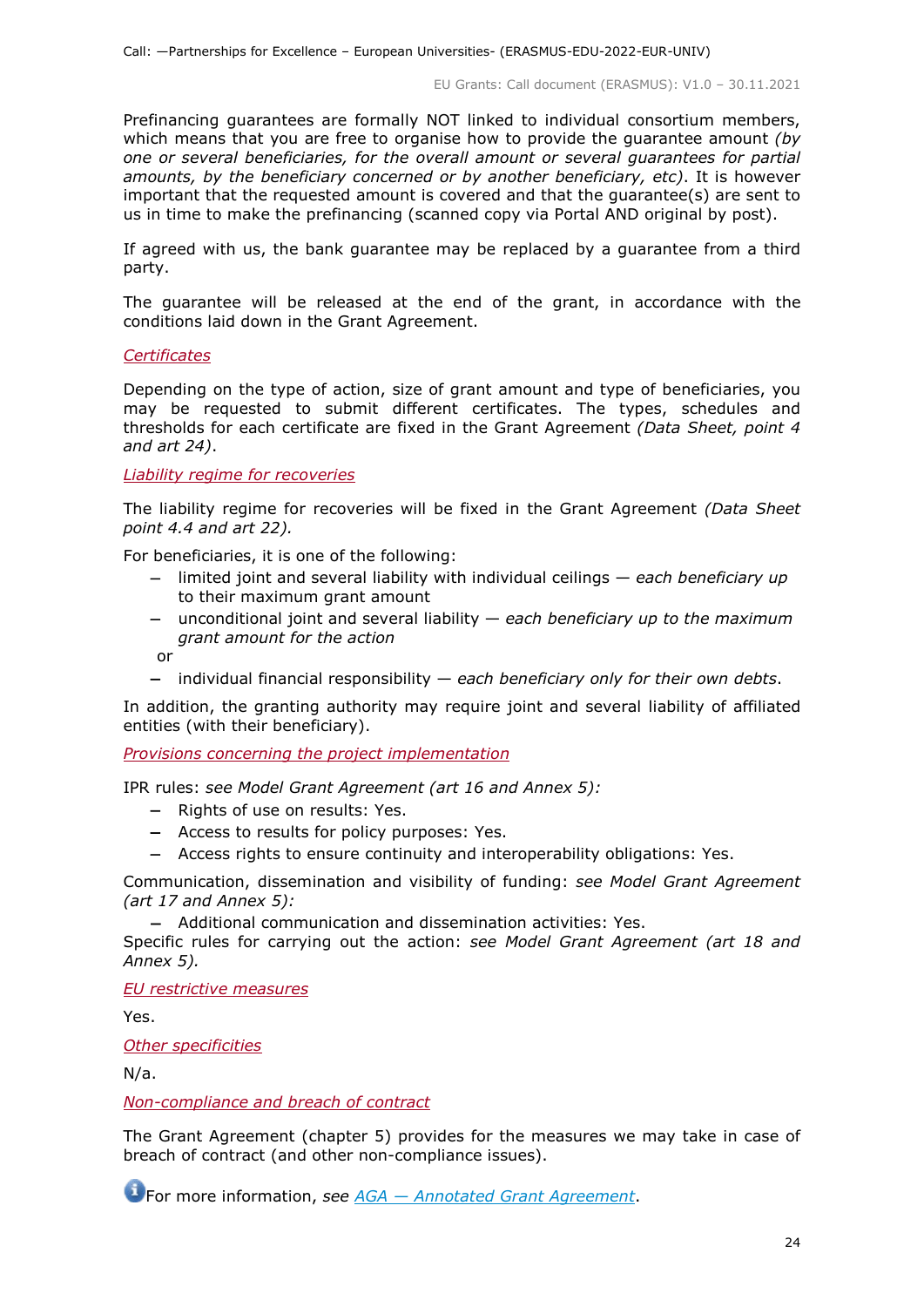## <span id="page-24-0"></span>**11. How to submit an application**

All proposals must be submitted directly online via the Funding & Tenders Portal Electronic Submission System. Paper applications are NOT accepted.

#### Submission is a **2-step process**:

#### a) **Create a user account and register your organisation**

To use the Submission System (the only way to apply), all participants need to create [an EU Login user account.](https://webgate.ec.europa.eu/cas/eim/external/register.cgi)

Once you have an EULogin account, you can [register your organisation](https://ec.europa.eu/info/funding-tenders/opportunities/portal/screen/how-to-participate/participant-register) in the Participant Register. When your registration is finalised, you will receive a 9-digit participant identification code (PIC).

#### b) **Submit the proposal**

Access the Electronic Submission System via the Topic page in the [Search Funding &](https://ec.europa.eu/info/funding-tenders/opportunities/portal/screen/opportunities/topic-search;freeTextSearchKeyword=;typeCodes=0,1;statusCodes=31094501,31094502,31094503;programCode=null;programDivisionCode=null;focusAreaCode=null;crossCuttingPriorityCode=null;callCode=Default;sortQuery=openingDate;orderBy=asc;onlyTenders=false;topicListKey=topicSearchTablePageState)  [Tenders](https://ec.europa.eu/info/funding-tenders/opportunities/portal/screen/opportunities/topic-search;freeTextSearchKeyword=;typeCodes=0,1;statusCodes=31094501,31094502,31094503;programCode=null;programDivisionCode=null;focusAreaCode=null;crossCuttingPriorityCode=null;callCode=Default;sortQuery=openingDate;orderBy=asc;onlyTenders=false;topicListKey=topicSearchTablePageState) section (or, for calls sent by invitation to submit a proposal, through the link provided in the invitation letter).

Submit your proposal in 4 parts, as follows:

- − Part A includes administrative information about the applicant organisations (future coordinator, beneficiaries, affiliated entities and associated partners) and the summarised budget for the proposal. Fill it in directly online.
- Part B (description of the action) covers the technical content of the proposal. Download the mandatory word template from the Submission System, fill it in and upload it as a PDF file.
- − Part C containing additional project data. To be filled in directly online.
- − Annexes (*see section 5*). Upload them as PDF file (single or multiple depending on the slots). Excel upload is sometimes possible, depending on the file type.

The proposal must keep to the **page limits** *(see section 5)*; excess pages will be disregarded.

Documents must be uploaded to the **right category** in the Submission System otherwise the proposal might be considered incomplete and thus inadmissible.

The proposal must be submitted **before the call deadline** (*see section 4*). After this deadline, the system is closed and proposals can no longer be submitted.

Once the proposal is submitted, you will receive a **confirmation e-mail** (with date and time of your application). If you do not receive this confirmation e-mail, it means your proposal has NOT been submitted. If you believe this is due to a fault in the Submission System, you should immediately file a complaint via the IT Helpdesk [webform,](https://ec.europa.eu/info/funding-tenders/opportunities/portal/screen/support/helpdesks/contact-form) explaining the circumstances and attaching a copy of the proposal (and, if possible, screenshots to show what happened).

Details on processes and procedures are described in the [Online Manual.](https://ec.europa.eu/info/funding-tenders/opportunities/docs/2021-2027/common/guidance/om_en.pdf) The Online Manual also contains the links to FAQs and detailed instructions regarding the Portal Electronic Exchange System.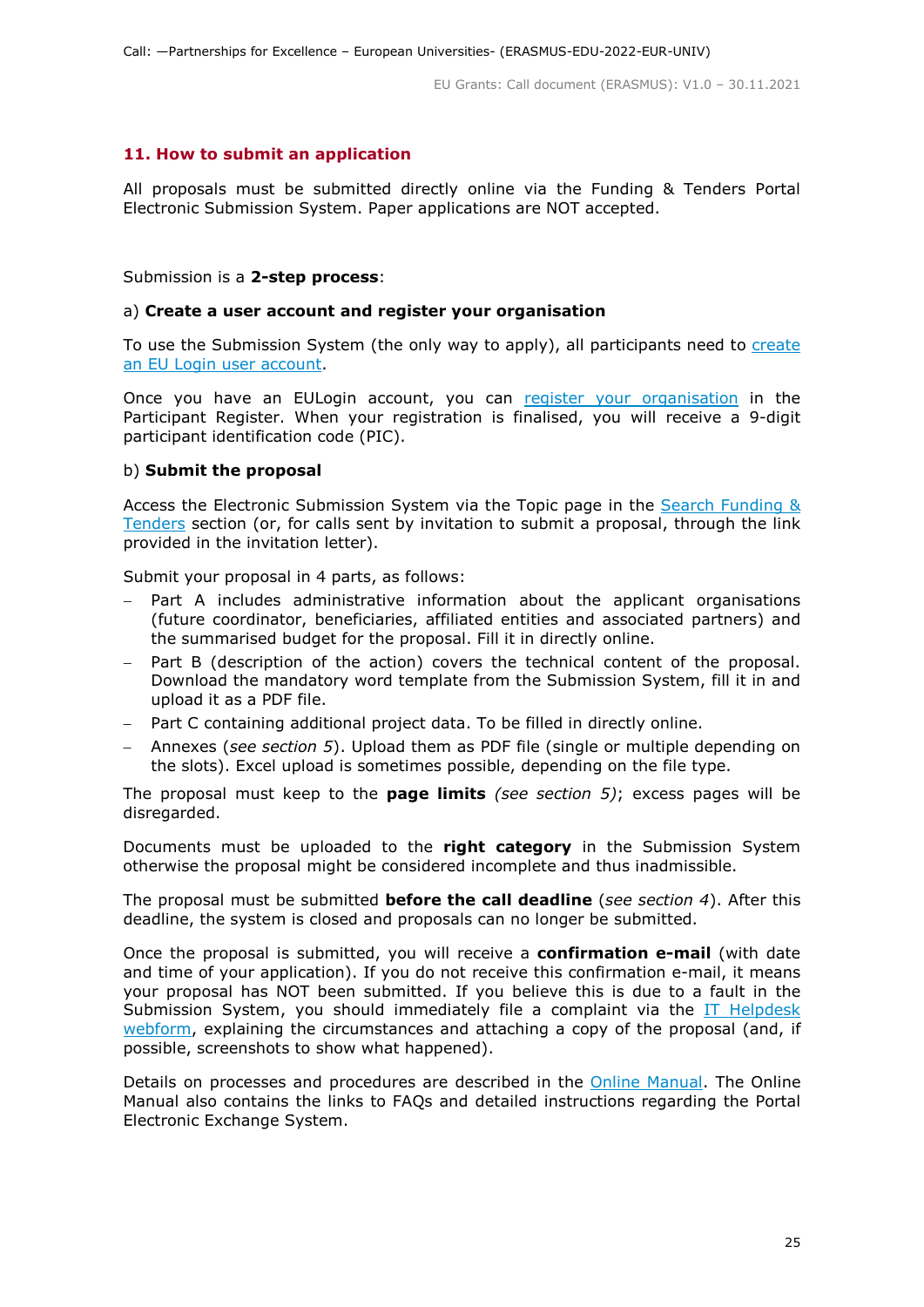# <span id="page-25-0"></span>**12. Help**

As far as possible, *please try to find the answers you need yourself*, in this and the other documentation (we have limited resources for handling direct enquiries):

- − [Online Manual.](https://ec.europa.eu/info/funding-tenders/opportunities/docs/2021-2027/common/guidance/om_en.pdf)
- − FAQs on the Topic page (for call-specific questions in open calls; not applicable for actions by invitation).
- − [Portal FAQ](https://ec.europa.eu/info/funding-tenders/opportunities/portal/screen/support/faq;categories=;programme=null;actions=;keyword=) (for general questions).

Please also consult the Topic page regularly, since we will use it to publish call updates.

## *Contact*

For individual questions on the Portal Submission System, please contact the  $II$ [Helpdesk.](https://ec.europa.eu/info/funding-tenders/opportunities/portal/screen/support/helpdesks/contact-form)

Non-IT related questions should be sent to the following email address: **[EACEA-](mailto:EACEA-EUROPEAN-UNIVERSITIES@ec.europa.eu)**[EUROPEAN-UNIVERSITIES@ec.europa.eu](mailto:EACEA-EUROPEAN-UNIVERSITIES@ec.europa.eu) .

Please indicate clearly the reference of the call and topic to which your question relates *(see cover page)*.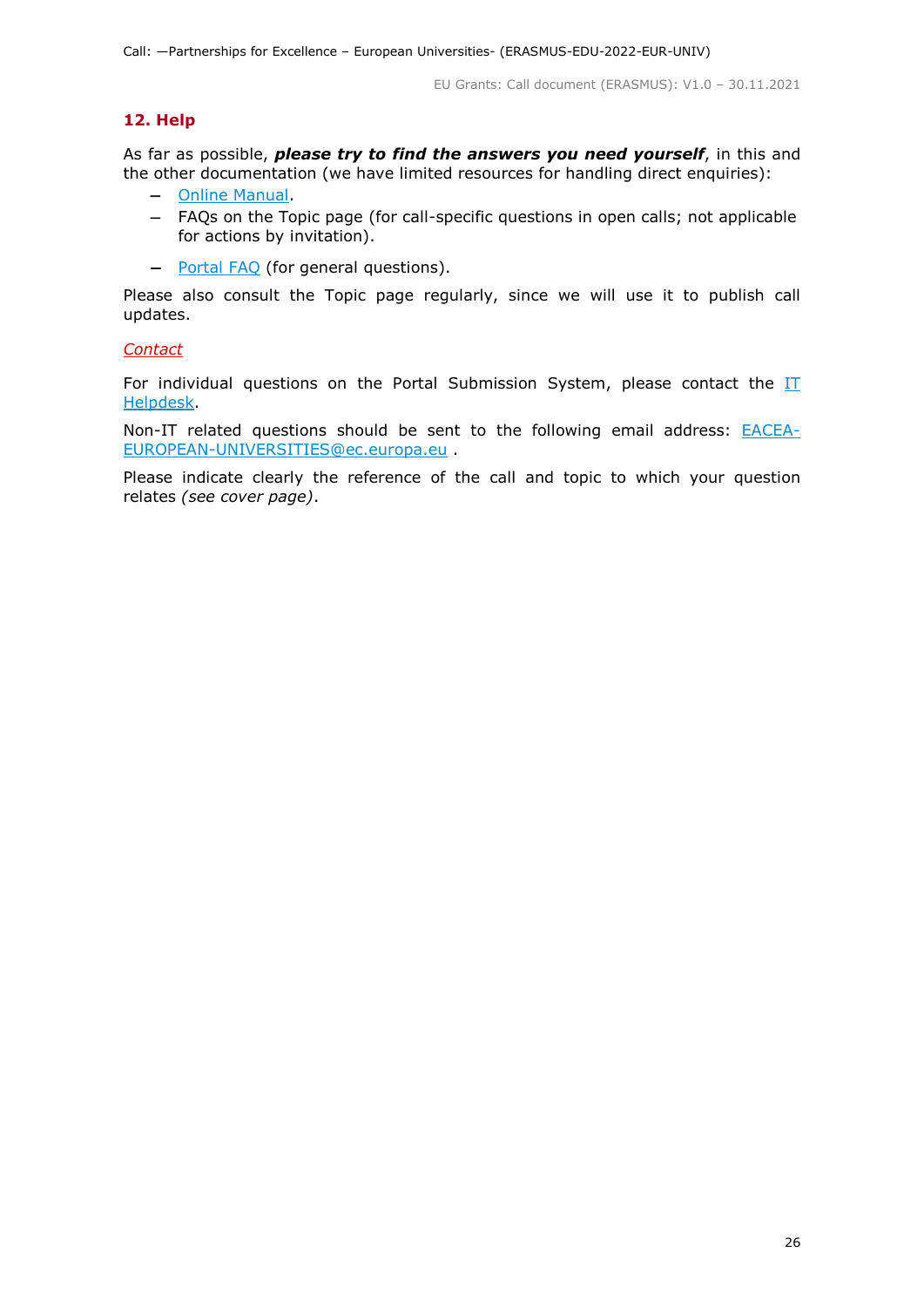# <span id="page-26-0"></span>**13. Important**

# **IMPORTANT**

- **Don't wait until the end —** Complete your application sufficiently in advance of the deadline to avoid any last minute **technical problems**. Problems due to last minute submissions *(e.g. congestion, etc.)* will be entirely at your risk. Call deadlines can NOT be extended.
- **Consult** the Portal Topic page regularly. We will use it to publish updates and additional information on the call (call and topic updates).
- **Funding & Tenders Portal Electronic Exchange System —** By submitting the application, all participants **accept** to use the electronic exchange system in accordance with the [Portal Terms &](https://ec.europa.eu/info/funding-tenders/opportunities/docs/2021-2027/common/ftp/tc_en.pdf) Conditions.
- **Registration —** Before submitting the application, all beneficiaries, affiliated entities and associated partners must be registered in the [Participant Register.](https://ec.europa.eu/info/funding-tenders/opportunities/portal/screen/how-to-participate/participant-register) The participant identification code (PIC) (one per participant) is mandatory for the Application Form.
- **Consortium roles —** When setting up your consortium, you should think of organisations that help you reach objectives and solve problems.

The roles should be attributed according to the level of participation in the project. Main participants should participate as **beneficiaries** or **affiliated entities**; other entities can participate as associated partners, subcontractors, third parties giving in-kind contributions. **Associated partners** and third parties giving in-kind contributions should bear their own costs (they will not become formal recipients of EU funding). **Subcontracting** should normally constitute a limited part and must be performed by third parties (not by one of the beneficiaries/affiliated entities). Subcontracting going beyond 30% of the total eligible costs must be justified in the application.

- **Coordinator —** In multi-beneficiary grants, the beneficiaries participate as consortium (group of beneficiaries). They will have to choose a coordinator, who will take care of the project management and coordination and will represent the consortium towards the granting authority. Each beneficiary must sign a mandate to confer to the coordinating organisation the coordination responsibility and to act on their behalf during the project implementation. In mono-beneficiary grants, the single beneficiary will automatically be coordinator.
- **Beneficiary** are participating organisations that contribute actively to the achievement of the objectives of the alliance.
- **Affiliated entities** Applicants may participate with affiliated entities (i.e. entities linked to a beneficiary which participate in the action with similar rights and obligations as the beneficiaries, but do not sign the grant and therefore do not become beneficiaries themselves). They will get a part of the grant money and must therefore comply with all the call conditions and be validated (just like beneficiaries); but they do not count towards the minimum eligibility criteria for consortium composition (if any).
	- **Associated partners** Applicants may participate with associated partners (i.e. partner organisations which participate in the action but without the right to get grant money). They participate without funding and therefore do not need to be validated.
- **Consortium agreement** For practical and legal reasons it is recommended to set up internal arrangements that allow you to deal with exceptional or unforeseen circumstances (in all cases, even if not mandatory under the Grant Agreement). The consortium agreement also gives you the possibility to redistribute the grant money according to your own consortium-internal principles and parameters (for instance, one beneficiary can reattribute its grant money to another beneficiary). The consortium agreement thus allows you to customise the EU grant to the needs inside your consortium and can also help to protect you in case of disputes.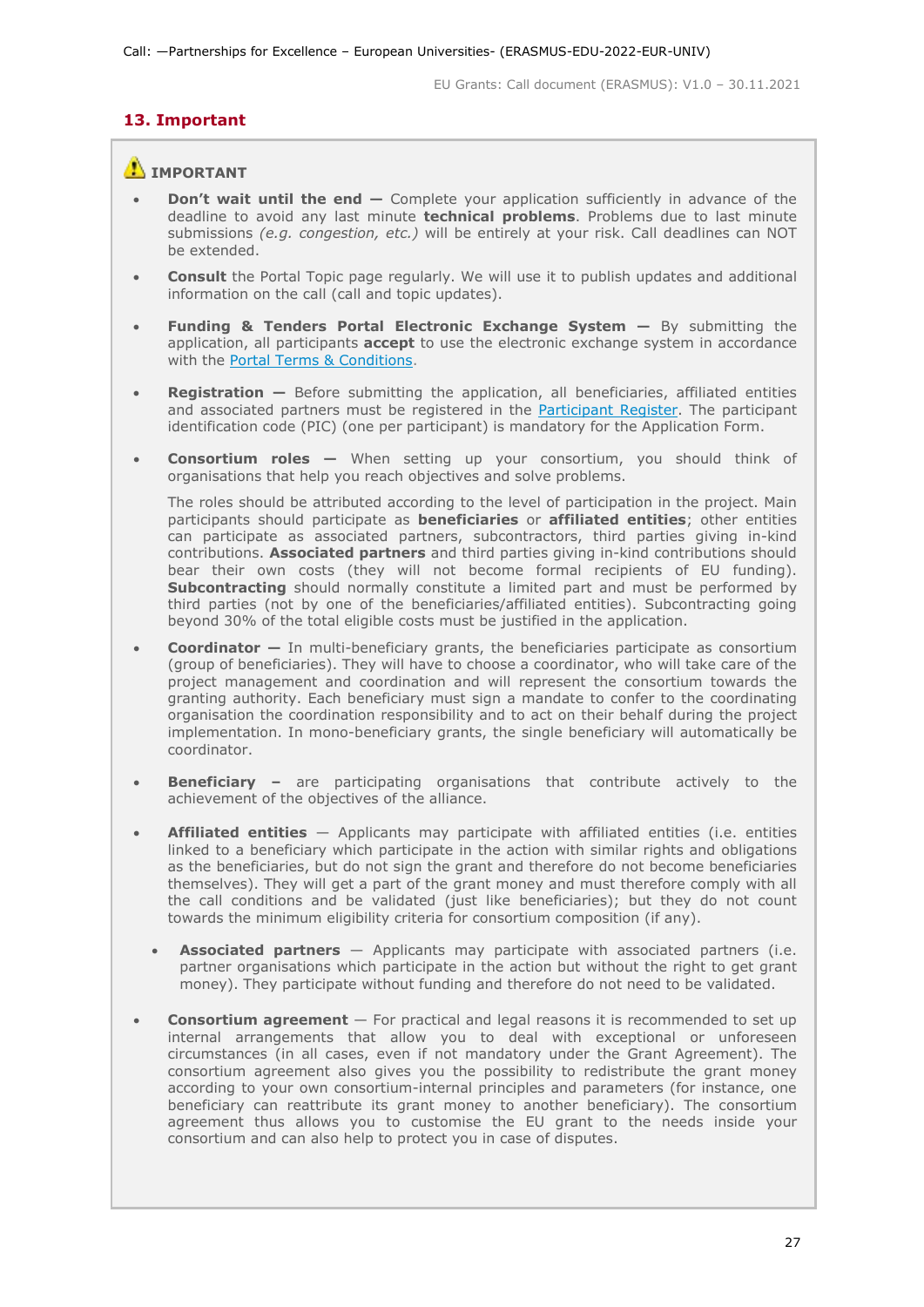- **Balanced project budget —** Grant applications must ensure a balanced project budget and sufficient other resources to implement the project successfully *(e.g. own contributions, income generated by the action, financial contributions from third parties, etc)*. You may be requested to lower your estimated costs, if they are ineligible (including excessive).
- **No-profit rule —** Grants may NOT give a profit (i.e. surplus of revenues + EU grant over costs). This will be checked by us at the end of the project.
- **No double funding—** There is a strict prohibition of double funding from the EU budget (except under EU Synergies calls). Outside such Synergies calls, any given action may receive only ONE grant from the EU budget and cost items may under NO circumstances declared to two different EU actions.
- **Completed/ongoing projects —** Proposals for projects that have already been completed will be rejected; proposals for projects that have already started will be assessed on a case-by-case basis (in this case, no costs can be reimbursed for activities that took place before the project starting date/proposal submission).
- **Combination with EU operating grants —** Combination with EU operating grants is possible, if the project remains outside the operating grant work programme and you make sure that cost items are clearly separated in your accounting and NOT declared twice *(see AGA — [Annotated Model Grant Agreement, art 6.2.E\)](https://ec.europa.eu/info/funding-tenders/opportunities/docs/2021-2027/common/guidance/aga_en.pdf).*
- **Multiple proposals —** Applicants may submit more than one proposal for *different* projects under the same call (and be awarded a funding for them).

Organisations may participate in several proposals.

BUT: if there are several proposals for *very similar* projects, only one proposal will be accepted and evaluated; the applicants will be asked to withdraw one of them (or it will be rejected).

- **Resubmission —** Proposals may be changed and re-submitted until the deadline for submission.
- **Rejection** By submitting the application, all applicants accept the call conditions set out in this this Call Document (and the documents it refers to). Proposals that do not comply with all the call conditions will be **rejected**. This applies also to applicants: All applicants need to fulfil the criteria; if any one of them doesn't, they must be replaced or the entire proposal will be rejected.
- **Cancellation —** There may be circumstances which may require the cancellation of the call. In this case, you will be informed via a call or topic update. Please note that cancellations are without entitlement to compensation.
- **Language —** You can submit your proposal in any official EU language (project abstract/summary should however always be in English). For reasons of efficiency, we strongly advise you to use English for the entire application. If you need the call documentation in another official EU language, please submit a request within 10 days after call publication (for the contact information, *see section 12*).